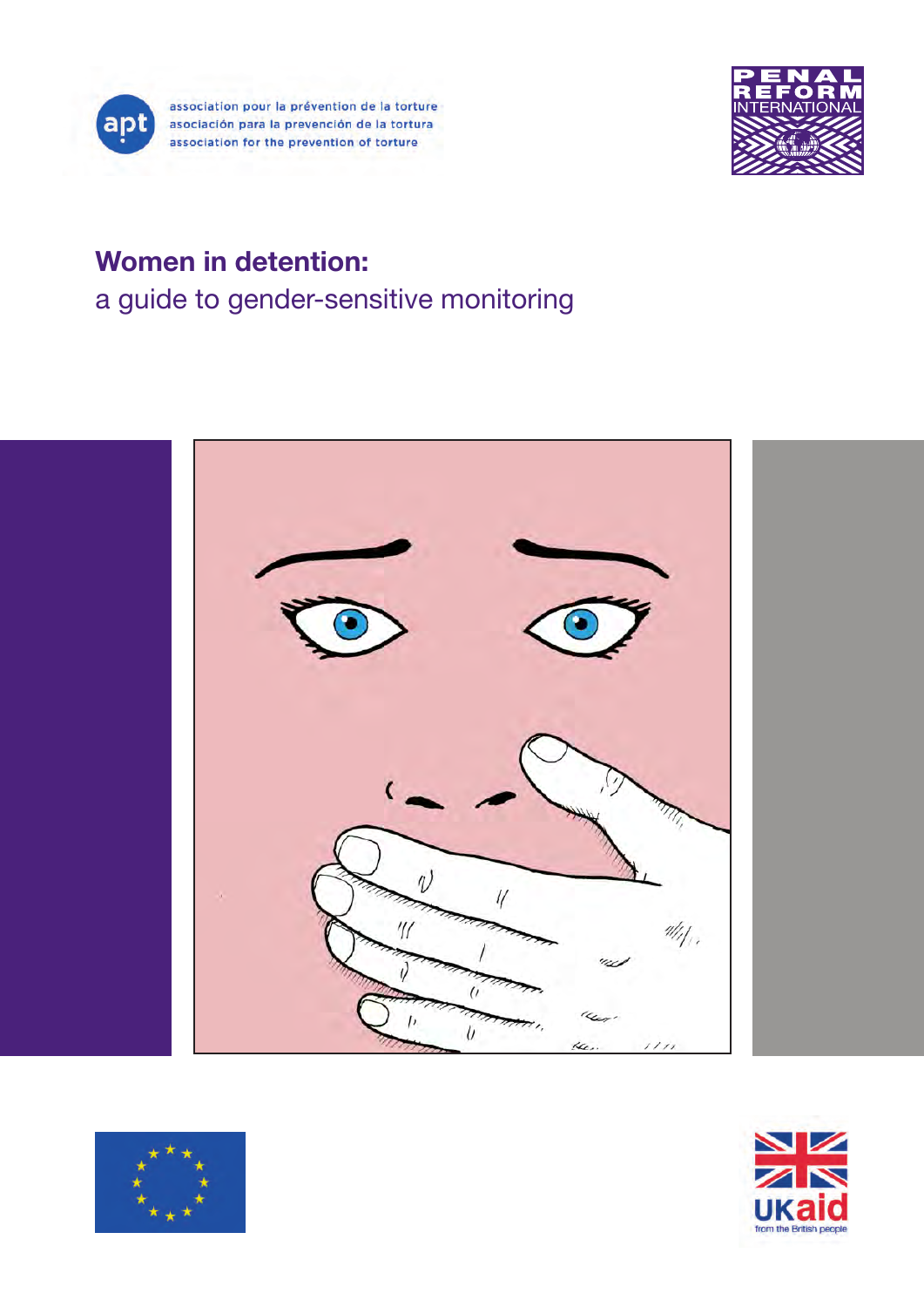# **Contents**

| I  | Introduction                                                                                  | 3  |
|----|-----------------------------------------------------------------------------------------------|----|
| Ш  | Why should monitoring bodies look at this issue?                                              | 5  |
| Ш  | <b>Concepts</b>                                                                               | 6  |
|    | 1. Gender and gender mainstreaming                                                            | 6  |
|    | 2. Discrimination and violence against women                                                  | 6  |
| IV | Risk factors and measures to reduce risk                                                      | 8  |
|    | 1. Certain contexts which heighten risk                                                       | 8  |
|    | a. Societal context                                                                           | 8  |
|    | b. Legislative context                                                                        | 8  |
|    | 2. Certain times that heighten risk                                                           | 9  |
|    | a. Police custody and pre-trial detention                                                     | 9  |
|    | b. Transit                                                                                    | 9  |
|    | 3. Certain policies and practices that heighten risk or cause physical<br>or mental suffering | 10 |
|    | a. Inadequate safeguards and assessments on admission                                         | 10 |
|    | b. The nature and scope of medical examinations                                               | 10 |
|    | c. Not separating male and female prisoners                                                   | 11 |
|    | d. Supervision by male staff/mixed gender staffing                                            | 12 |
|    | e. Searching policies and practices                                                           | 12 |
|    | Solitary confinement/ disciplinary segregation<br>f.                                          | 13 |
|    | The inappropriate and unjustified use of restraints<br>g.                                     | 14 |
|    | h. Inadequate provision for gender specific hygiene, sexual and reproductive healthcare       | 15 |
|    | Inadequate provision for family contact<br>Τ.                                                 | 16 |
|    | Inappropriate decisions to separate dependent children from their mothers in prison<br>Ŀ.     | 17 |
|    | k. Detention for protection                                                                   | 17 |
|    | 4. Certain categories of women who are at heightened risk                                     | 18 |
|    | a. Girls                                                                                      | 18 |
|    | b. Victims of human trafficking and sex workers                                               | 18 |
|    | c. Women with mental healthcare needs                                                         | 19 |
|    | d. Other groups that are at heightened risk                                                   | 19 |
| V  | What qualities do monitoring bodies need to engage in this issue?                             | 20 |
|    | <b>Recommended further reading</b>                                                            | 20 |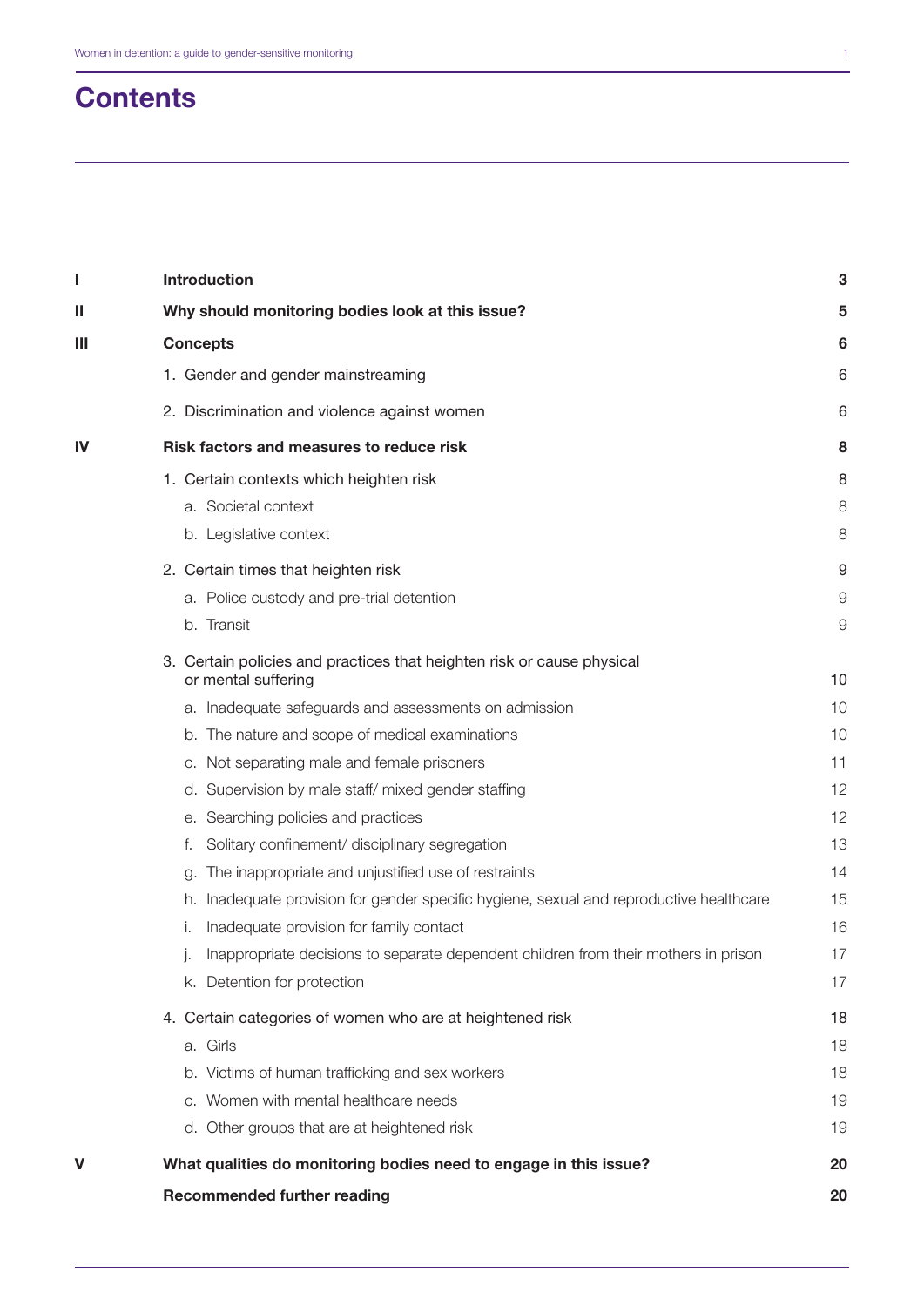#### Women in detention: a guide to gender-sensitive monitoring

Penal Reform International and the Association for the Prevention of Torture (APT) would like to thank Tomris Atabay for authoring this paper.

This paper has been produced under Penal Reform International's project *Strengthening institutions and building civil society capacity to combat torture in 9 CIS countries, in* partnership with the Association for Prevention of Torture (APT) and with the financial assistance of the UK Government and the European Union under the European Instrument for Democracy and Human Rights (EIDHR).

The contents of this document are the sole responsibility of Penal Reform International and can in no circumstances be regarded as reflecting the position of the European Union or the UK Government.

This publication may be freely reviewed, abstracted, reproduced and translated, in part or in whole, but not for sale or for use in conjunction with commercial purposes. Any changes to the text of this publication must be approved by Penal Reform International. Due credit must be given to Penal Reform International and to this publication. Enquiries should be addressed to publications@penalreform.org.

Cover illustration by John Bishop, based on an original illustration by Yara Kassem.

Penal Reform International 60–62 Commercial Street London E1 6LT United Kingdom Telephone: +44 (0) 20 7247 6515 Email: publications@penalreform.org www.penalreform.org

Association for the Prevention of Torture PO Box 137 CH-1211 Geneva 19, Switzerland Telephone +41 (22) 919 21 70 Email: apt@apt.ch www.apt.ch

ISBN 978-1-909521-03-2

© Penal Reform International 2013

Penal Reform International (PRI) is an international, non-governmental organisation, working on penal and criminal justice reform worldwide. It aims to develop and promote international standards for the administration of justice, reduce the unnecessary use of imprisonment and promote the use of alternative sanctions which encourage reintegration while taking into account the interests of victims. PRI also works for the prevention of torture and illtreatment, for a proportionate and sensitive response to women and juveniles in conflict with the law, and promotes the abolition of the death penalty. PRI has regional programmes in the Middle East and North Africa, Central and Eastern Europe, Central Asia and the South Caucasus. It has Consultative Status at the United Nations Economic and Social Council (ECOSOC) and the Council of Europe, and Observer Status with the African Commission on Human and People's Rights and the Inter-Parliamentary Union.

To receive our monthly newsletter, please sign up at www.penalreform.org/keep-informed.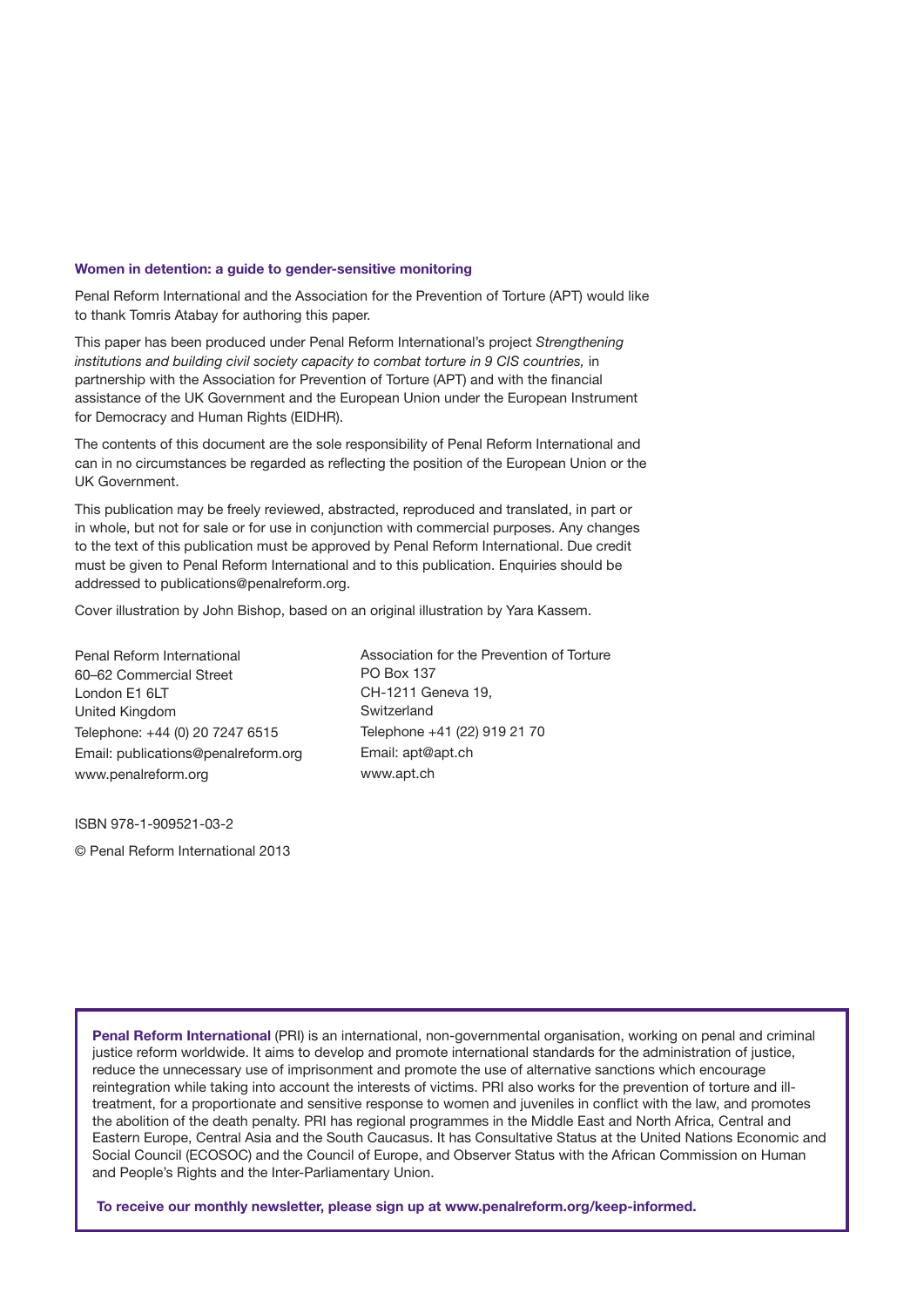## I Introduction

This paper is addressed to monitoring bodies responsible for the external scrutiny of places of deprivation of liberty. It outlines the risks faced by women deprived of their liberty of being subjected to torture and ill-treatment and measures that can be taken to reduce such risks. The main focus of the paper is the situation of women in detention in the criminal justice system, though the discussion is in many cases equally relevant to women deprived of liberty in other contexts, such as psychiatric institutions and immigration detention facilities.

The paper focuses only on women. It does not include a discussion of the risks faced by men who may also be subjected to gendered violations, especially men who are perceived not to conform to socially accepted gender roles,<sup>1</sup> due to their sexual orientation or gender identity. An examination of the particular risks faced by lesbian, gay, bisexual and transgender (LGBT) persons deprived of their liberty, in general, is not developed in this paper, as it is felt that this topic requires a separate discussion. The paper also does not include a discussion of the risks women face in the private sphere or in the community, though the links between the wider context and places of deprivation of liberty is referred to as relevant, due to the intricate relationship between the two spheres. It is hoped that, in this way, the paper will contribute to the development of a holistic understanding of the issues that need attention.

The adoption of the UN Rules on the Treatment of Women Prisoners and Non-custodial Measures for Women Offenders (the Bangkok Rules)<sup>2</sup> represents an important step forward in recognising the distinct gender specific needs of women in the criminal justice system and introducing safeguards to respond to women's risk of ill-treatment and torture. The Bangkok Rules provide a key reference point for monitoring bodies in fulfilling their responsibilities in relation to women in detention.3

While detention centres holding asylum-seekers and other immigration detainees are not covered by the Bangkok Rules, many of the rules are also highly relevant to those settings. For example the UNHCR guidelines contain specific references to women asylum-seekers in detention, referring to the provisions of the Bangkok Rules.4

Monitoring bodies, while using the Bangkok Rules as a reference point for their work, should also be aware that the risks faced by women in prisons<sup>5</sup> is often a reflection of a wider lack of understanding, prejudicial attitudes and discriminatory practices in society. As noted in the preamble of the Updated Model Strategies and Practical Measures on the Elimination of Violence against Women in the Field of Crime Prevention and Criminal Justice: "Violence against women is often embedded in and supported by social values, cultural patterns and practices. The criminal justice system and legislators are not immune to such values and thus have not always regarded violence against women with the same seriousness as other types of violence……"6

Thus, the high risk women face of ill-treatment and torture in places of deprivation of liberty is not an issue that can be resolved only by focusing on those places. The root causes of women's vulnerability in detention are often to be found outside the prison walls, though such vulnerability is intensified significantly in places of deprivation of liberty.

In addition to the particular vulnerability of women to torture and ill-treatment, especially gender based violence, women also have gender specific needs, which are rarely met in places of detention (e.g. special healthcare needs) or which are exacerbated dramatically by the mere fact of detention (e.g. women may be abandoned by their families once imprisoned, due to the stigma associated with women's imprisonment). The children of women prisoners represent an additional consideration in this

- 1 See CAT General Comment No. 2, CAT/C/GC/2, 24 January 2008, para. 22
- 2 Adopted by the UN General Assembly on 21 December 2010, A/RES/65/229
- 3 SPT had referred to the Bangkok Rules in a number of its country reports, recommending the States concerned to ensure that protection measures and conditions of detention in the country's prisons are compatible with the Bangkok Rules. See for example CAT Report on Sri Lanka, 8 December 2011, CAT/C/ LKA/CO, para. 14; CAT Report on Belarus, 7 December 2011, CAT/C/BLR/C/O/4, para. 20
- 4 UNHCR, Guidelines on the Applicable Criteria and Standards relating to the Detention of Asylum-Seekers and Alternatives to Detention (2012), Guideline 9.3, p. 37.<http://www.unhcr.org/505b10ee9.html>
- 5 Where the word "prison" is used, it is used to refer to all detention facilities, including police lock-ups, pre-trial detention facilities and prisons where sentenced prisoners are held.
- 6 A/RES/65/228, Annex, para. 3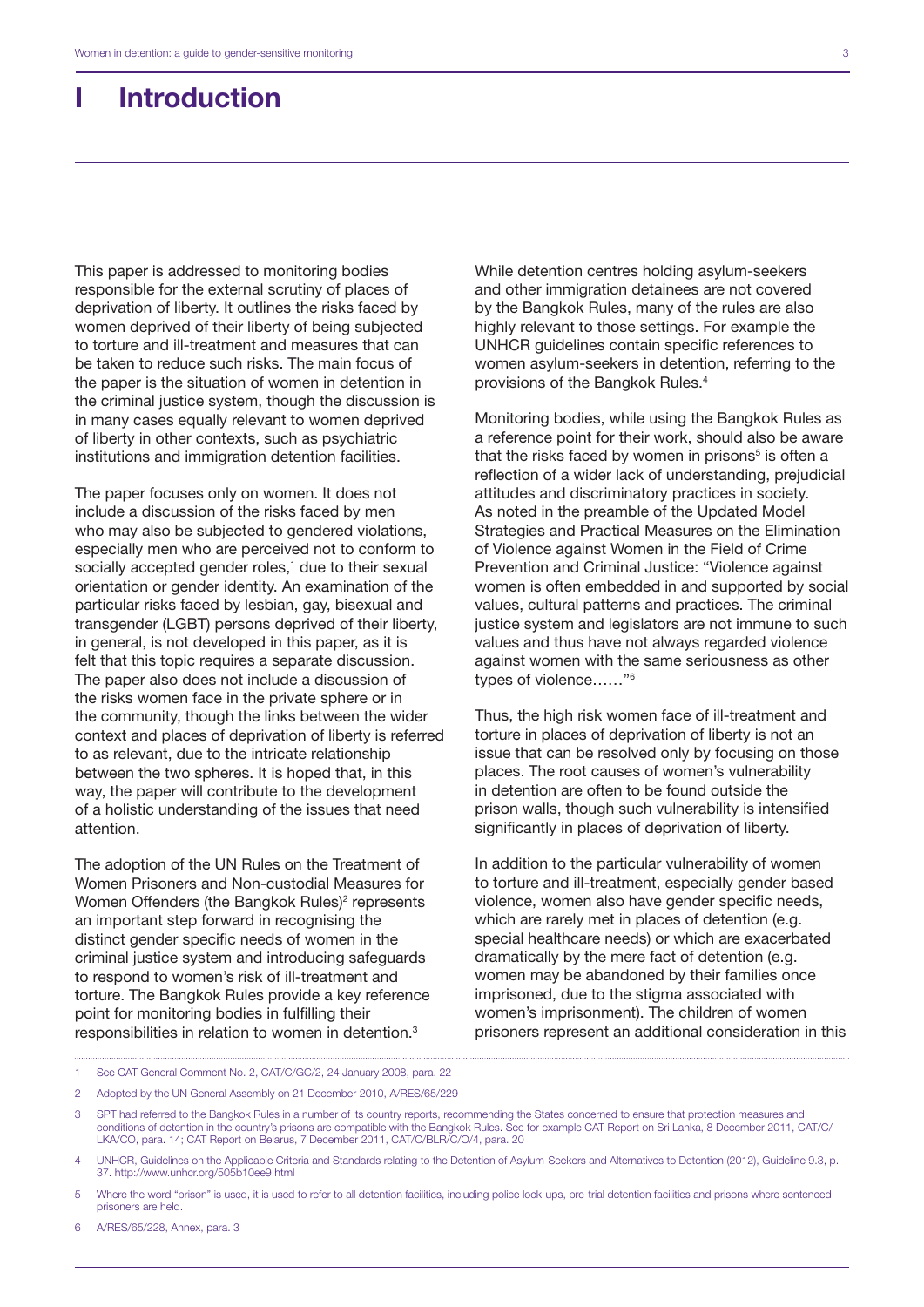context, taking into account that women are usually the primary carers of children and immense harm can be caused to dependent children, both if they are separated from their detained mothers or imprisoned with them. As such, there has been increasing recognition of the need to take into account the best interests of such children and to give preference to alternatives to detention and imprisonment in the case of women who are pregnant and mothers with dependent children, in line with the Bangkok Rules.

In specific circumstances the lack of attention to women's gender specific needs can be considered to amount to cruel, inhuman or degrading treatment or punishment or can evolve into cruel, inhuman or degrading treatment. The Subcommittee on Prevention of Torture and other Cruel, Inhuman or Degrading Treatment or Punishment (SPT) has specifically stated that "The scope of preventive work is large, encompassing any form of abuse of people deprived of their liberty which, if unchecked, could grow into torture or other cruel, inhuman or degrading treatment or punishment."7 The SPT recommends that this broad approach is also reflected in the work of National Preventive Mechanisms (NPMs).<sup>8</sup>

The mandate of NPMs require that they examine regularly the treatment of persons deprived of their liberty, with a view to strengthening their protection against torture and other cruel, inhuman or degrading treatment or punishment. NPMs are mandated to make recommendations to the relevant authorities with the aim of improving the treatment and conditions of persons deprived of their liberty and to prevent torture and other cruel, inhuman or degrading treatment or punishment, taking into consideration the relevant norms of the United Nations, and to submit proposals and observations concerning existing or draft legislation in this context.9 It is important to underline that visits to places of detention enable NPMs to gain first-hand information, but they only constitute the first step of a holistic preventive strategy. In order to contribute to sustainable improvements NPMs are expected to go beyond the facts found in places of detention to try to identify possible underlying causes of the challenges faced.10

This paper aims to assist all monitoring bodies, and in particular NPMs, to ensure that their activities include gender-specific considerations, by outlining the particular risks women face of being subjected to torture or ill-treatment, the particular circumstances that increase such risks and what measures can be taken to prevent the torture and ill-treatment of women in all places of detention. Monitoring bodies are encouraged to use this paper in mainstreaming a gender perspective into their monitoring activities and in preparing thematic reports or reviews on women in detention.

<sup>7</sup> SPT, First annual report, (February 2007 to March 2008), CAT/C/40/2, 14 May 2008, para. 12

<sup>8</sup> Optional Protocol to the UN Convention against Torture Implementation Manual, Revised Edition, Inter-American Institute for Human Rights (IIHR), Association for the Prevention of Torture (APT), (2010) p. 28 [http://www.apt.ch/content/files\\_res/OPCAT%20Manual%20English%20Revised2010.pdf](http://www.apt.ch/content/files_res/OPCAT%20Manual%20English%20Revised2010.pdf)

<sup>9</sup> Optional Protocol to the Convention against Torture and other Cruel, Inhuman or Degrading Treatment or Punishment (OPCAT), Article 19

<sup>10</sup> OPCAT Implementation Manual, Revised edition, op. cit. p. 234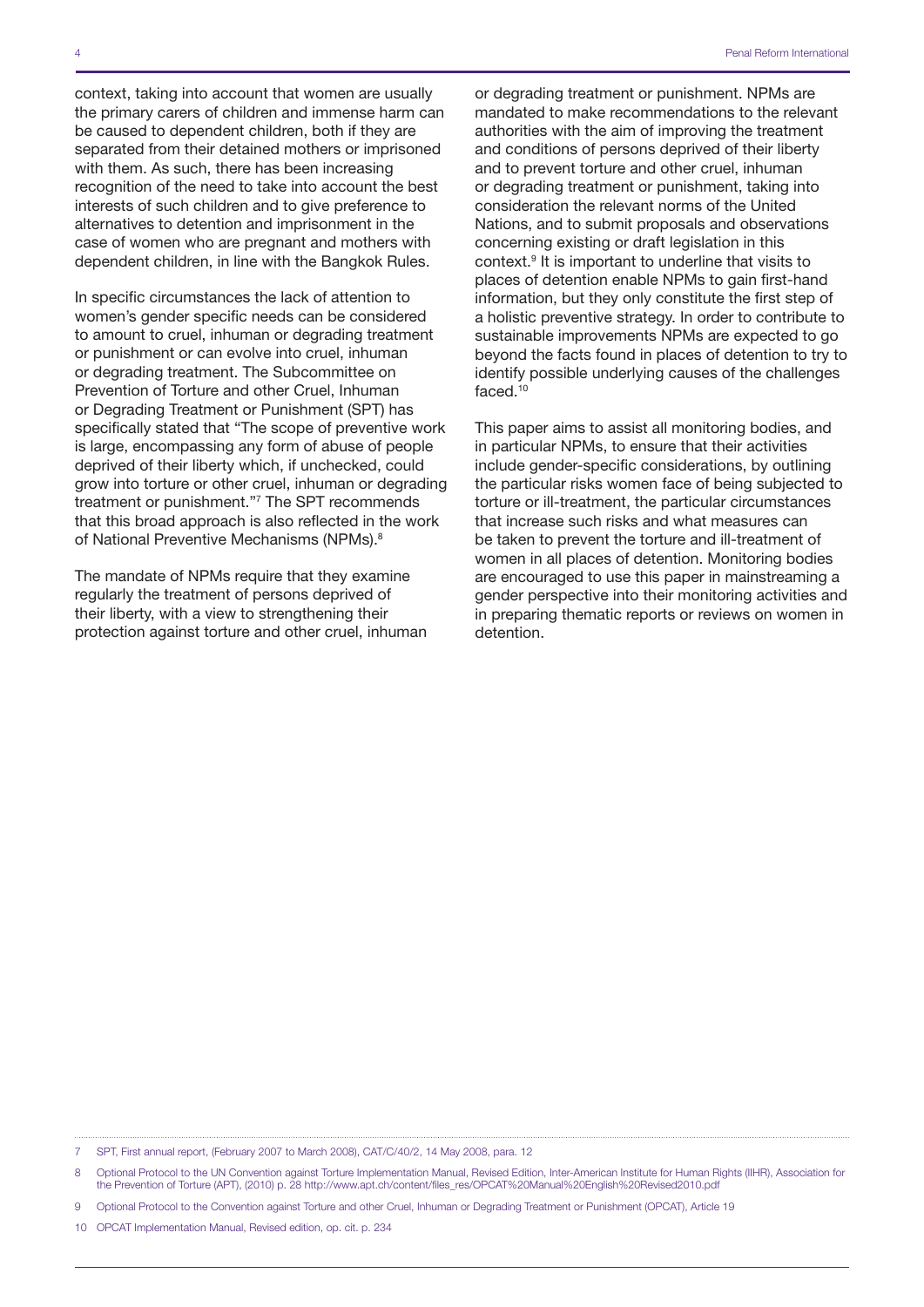# II Why should monitoring bodies look at this issue?

The particular risks women face of ill-treatment and torture in detention has received limited attention to date. Efforts to reduce violence against women usually focus on the private sphere or the community, with less attention being given to gender based violence encountered by women deprived of their liberty. While torture and ill-treatment in detention, in general, has been an area of great concern, the gender-specific angle of the topic has not been adequately discussed or explored.

The Committee against Torture, in its General Comment No. 2, has underlined the lack of information in State reports on the implementation of the Convention with respect to women, and has emphasised that gender represents a key factor in torture prevention.<sup>11</sup>

Monitoring bodies can play an important role in filling this gap and encouraging their governments to do so as well. They can do this by assessing the risk factors in the places where women are held, the safeguards, if any, which have been put in place by authorities and by making recommendations to their governments and all relevant key actors, in line with the provisions of the Bangkok Rules, to improve the protection of women against ill-treatment and torture.

In examining the risks women face, and within a holistic understanding of their prevention work, monitoring bodies can also go beyond the facts found in places of detention to try to identify possible root causes of problems. A problem encountered during a visit to a place of detention may be the result of external factors and it is therefore essential for monitoring bodies to also analyse the legal framework, criminal justice policies and practices.12 Some examples of such an approach are provided in this paper.

11 CAT/C/GC/2, 24 January 2008, para. 22

12 Optional Protocol to the UN Convention against Torture Implementation Manual, Revised Edition, op. cit. p. 235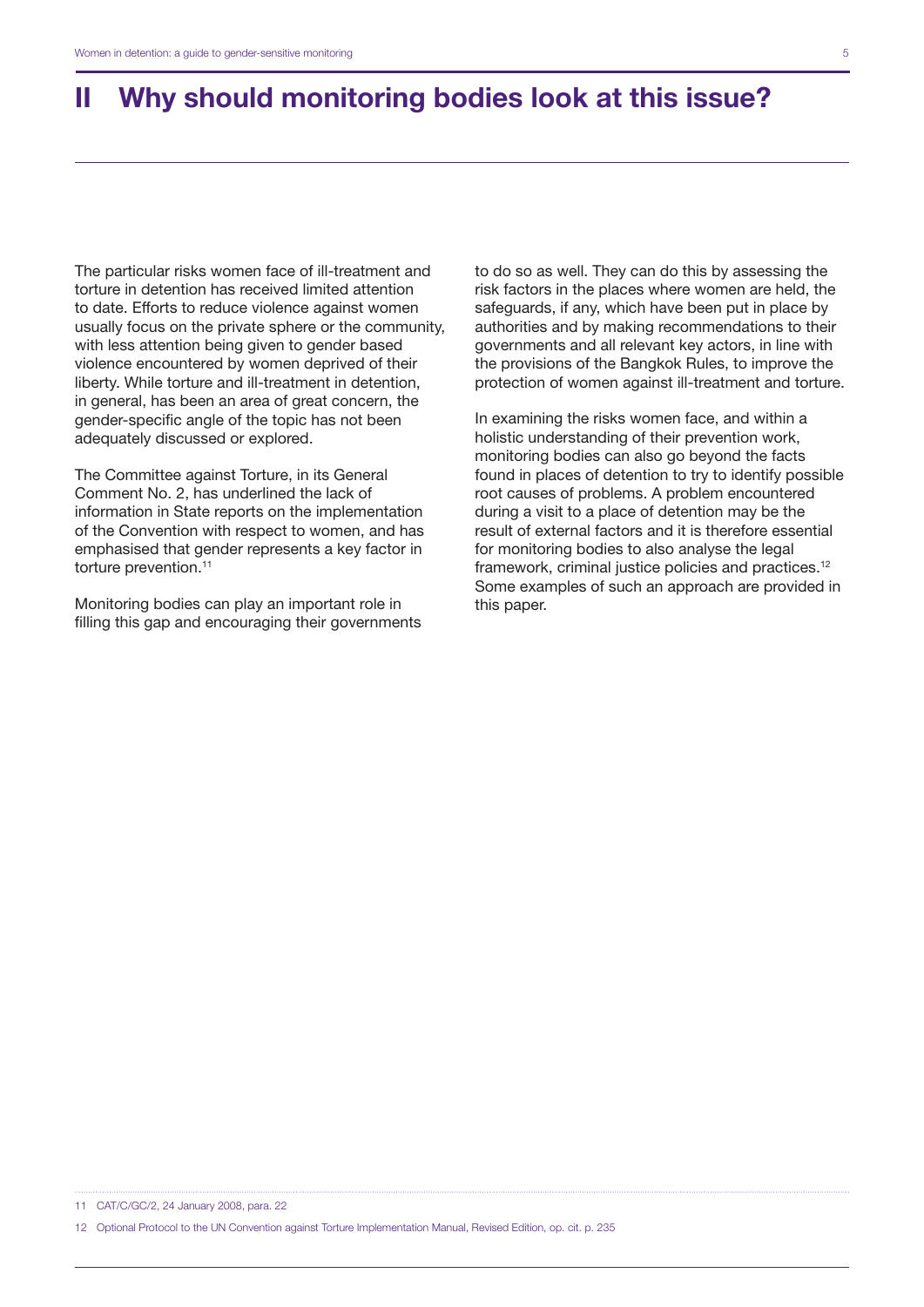## III Concepts

## 1. Gender and gender mainstreaming

WHO describes "gender" as the socially constructed roles, behaviours, activities, and attributes that a given society considers appropriate for men and women.13 While a person's sex as male or female is a biological fact, which is the same in any culture, what that sex means in terms of a person's gender role as a 'man' or a 'woman' in society can be quite different cross culturally.14 In sociological terms 'gender role' refers to the characteristics and behaviours that different cultures attribute to the sexes.<sup>15</sup>

Inequalities based on gender are prevalent in all societies to different degrees, with women enjoying less power than men in most spheres of life. This unequal balance of power is exacerbated in societies where other factors, such as religious or cultural norms, assign women a lesser status. Such power imbalances and social or cultural attitudes or beliefs are most often intensified in closed environments, which mirror the outside society in a way which is all the more pronounced.

The term "gender mainstreaming" originated in United Nations policy language in 1997 when the Economic and Social Council of the UN (ECOSOC) agreed that 'Mainstreaming a Gender Perspective into all Policies and Programmes of the United Nations System' be performed. The Council defines gender mainstreaming as:

'Integration of gender concerns into the analyses, formulation and monitoring of policies, programmes and projects, with the objective of ensuring that these reduce inequalities' 16

The concept of gender mainstreaming is of key importance when applied to policies and programmes in places of deprivation of liberty. In these closed environments, where societal attitudes and power

structures are reflected in an intensified way, women's powerlessness and sense of powerlessness is increased. At the same time, perhaps paradoxically, women's gender specific needs are recognised to an even lesser extent than in society at large, due to the fact that places of deprivation of liberty, and in particular places of detention, are male dominated worlds with little recognition and understanding of gender related needs, with the exception, perhaps, of those needs which relate to child-birth and pregnancy.

Promoting gender mainstreaming in places of deprivation of liberty is a long-term process, which involves not only changing the attitudes, policies and practices in these places, but also in wider society, in order to achieve durable change. Nevertheless, changing specific laws, rules, policies, procedures and practices can have a real and immediate impact on the protection of women from torture and illtreatment.

## 2. Discrimination and violence against women

The Convention on the Elimination of Discrimination Against Women (CEDAW), Article 1 describes the term "discrimination against women" as "any distinction, exclusion or restriction made on the basis of sex which has the effect or purpose of impairing or nullifying the recognition, enjoyment or exercise by women, irrespective of their marital status, on a basis of equality of men and women, of human rights and fundamental freedoms in the political, economic, social, cultural, civil or any other field."

The most extreme form of discrimination faced by women is gender-based violence, that is, "violence that is directed against a woman because she is a woman or that affects women disproportionately. It includes acts that inflict physical, mental or sexual

13 http://www.who.int/gender/whatisgender/en/

<sup>14</sup> Ann-Maree Nobelius (23 June 2004). ["What is the difference between sex and gender?"](http://www.med.monash.edu.au/gendermed/sexandgender.html). Monash University. [http://www.med.monash.edu.au/gendermed/](http://www.med.monash.edu.au/gendermed/sexandgender.html) [sexandgender.html.](http://www.med.monash.edu.au/gendermed/sexandgender.html) Retrieved May 10, 2012.

<sup>15</sup> Ann-Maree Nobelius (23 June 2004). ["What is the difference between sex and gender?"](http://www.med.monash.edu.au/gendermed/sexandgender.html). Monash University. [http://www.med.monash.edu.au/gendermed/](http://www.med.monash.edu.au/gendermed/sexandgender.html) [sexandgender.html.](http://www.med.monash.edu.au/gendermed/sexandgender.html) Retrieved May 10, 2012.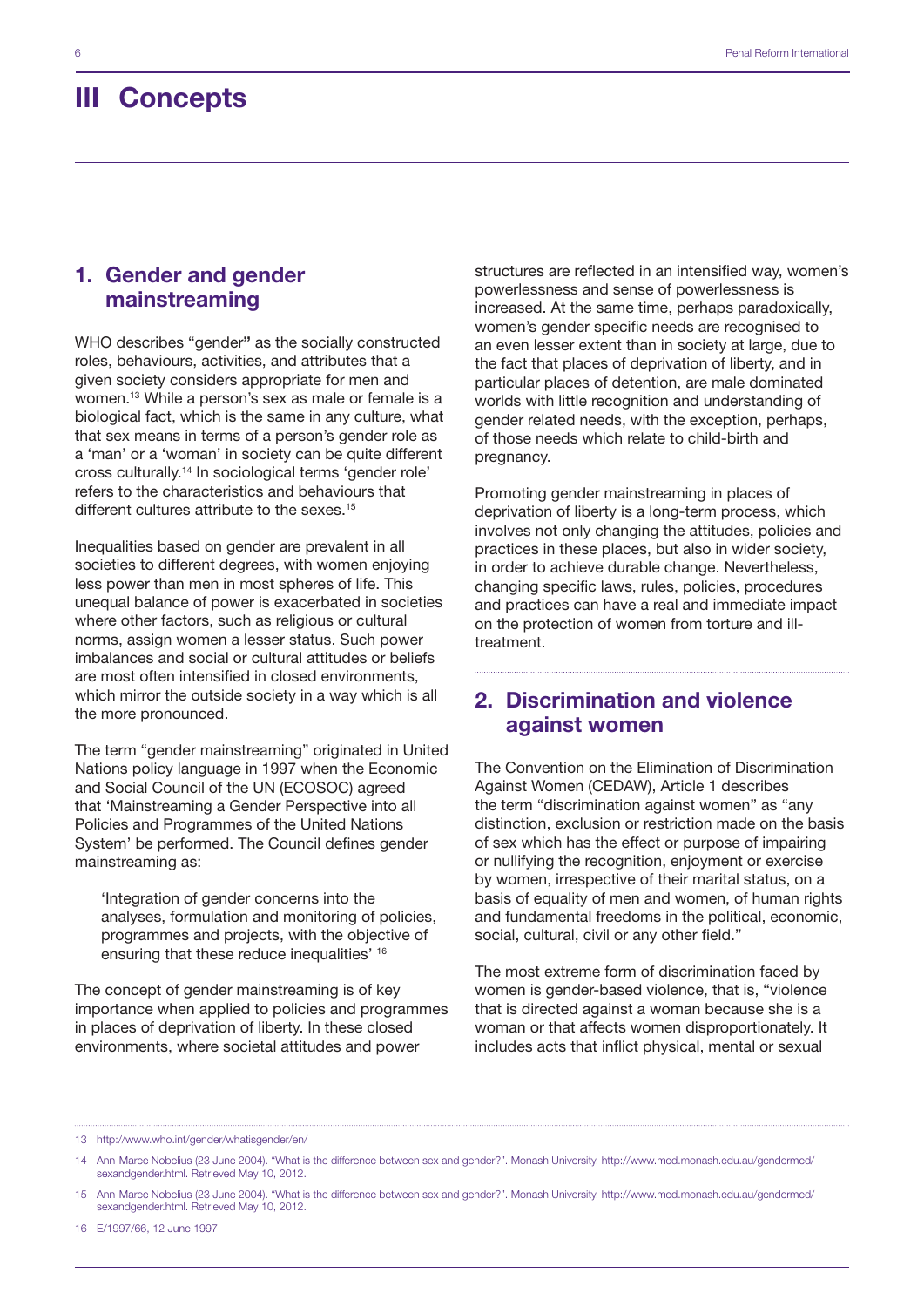harm or suffering, threats of such acts, coercion and other deprivations of liberty."17 Gender-based violence amounts to ill-treatment and depending on the circumstances and nature of the violence, to torture. One of the gravest forms of gender based violence is rape.

Women may be subjected to rape in places of deprivation of liberty as a means of coercion to elicit confessions, to humiliate and dehumanise them or merely to use the opportunity of their absolute powerlessness. Rape may also take place in the form of sexual services which women prisoners are forced to provide in return for access to goods and privileges or for enjoying their most basic human rights. In addition, sexual abuse of women by male prisoners may take place, sometimes with the complicity of prison guards.

It is widely recognized, including by Special Rapporteurs on Torture and by regional jurisprudence, that rape constitutes torture when it is carried out by or at the instigation of or with the consent or acquiescence of public officials.18 The International Criminal Tribunal for the former Yugoslavia decisions also recognise rape and other forms of sexual violence as torture when certain criteria are met.19

Women who are raped not only have to overcome the trauma and confront the potential pregnancy and other health consequences caused by this violent act, but also the shame which is associated with the act and the additional stigma which women who have been raped face in many societies, and especially those where discrimination against women is pervasive, due to cultural, traditional or religious norms. Many women who are raped in detention choose not to report their cases for this and other reasons, such as the lack of appropriate responses by the authorities to their complaints, as well as the fear of retaliation.

Custodial violence against women encompasses many acts, in addition to rape. These include threats of rape, touching, insults and humiliations of a sexual nature, using mechanical restraints on women in labour and virginity testing, among others. Other practices may amount to ill-treatment depending on the manner in which they are carried out, why they are carried out and their frequency. These practices are covered in more detail in Part IV.

Women are usually discriminated against in prisons also in many other ways, both due to their gender, as well as due to the fact that they constitute a minority in all prison systems of the world, making up between 2 and 9 per cent of the general prison population in the large majority of countries.20 Thus, their distinctive needs are usually not taken into account in policy formulation and programme development and their special safety requirements are frequently ignored. While more attention may be given to their needs in prisons allocated exclusively to women, the lack of attention, at headquarters level, to strategies, policies, programmes and corresponding budgets, aiming to respond to women's gender specific needs, are still largely reflected in such prisons. In addition, prisons which hold only women are generally located far away from the women's homes, due to the small number of women prisoners. Therefore one of the primary needs of women – that of the maintenance of family links – is severely compromised.

Discrimination in accessing gender specific programmes and services and maintaining family links does not always constitute ill-treatment, but in certain circumstances such discrimination may evolve into ill-treatment.

17 CEDAW General Recommendation No. 19, para. 6

20 UNODC, Handbook for Prison Managers and Policymakers on Women and Imprisonment, 2008, p. 2

<sup>18</sup> A/HRC/7/3, 15 January 2008, para 34. See also *Prosecutor v. Zdravko Mucic aka "Pavo", Hazim Delic, Esad Landzo aka "Zenga", Zejnil Delalic (Trial Judgement)*, IT-96-21-T, International Criminal Tribunal for the former Yugoslavia (ICTY), 16 November 1998, paras. 480 to 493 for a detailed discussion of rape as torture and the international and regional bodies which have described it as such. available at: <http://www.unhcr.org/refworld/docid/41482bde4.htm> l [accessed 1 October 2012]

<sup>19</sup> *Prosecutor v. Zdravko Mucic aka "Pavo", Hazim Delic, Esad Landzo aka "Zenga", Zejnil Delalic (Trial Judgement)*, IT-96-21-T, International Criminal Tribunal for the former Yugoslavia (ICTY), 16 November 1998, para 496. It is important to note that the internationally accepted definition of rape does not restrict the act of rape to penetration by the sexual organ. See ibid, para. 478. available at: http://www.unhcr.org/refworld/docid/41482bde4.html [accessed 1 October 2012]; Crimes of sexual violence that can be prosecuted as rape in international criminal tribunals include oral sex and vaginal or anal penetration through the use of objects or any part of the aggressor's body. See A/HRC/7/3, 15 January 2008, para 35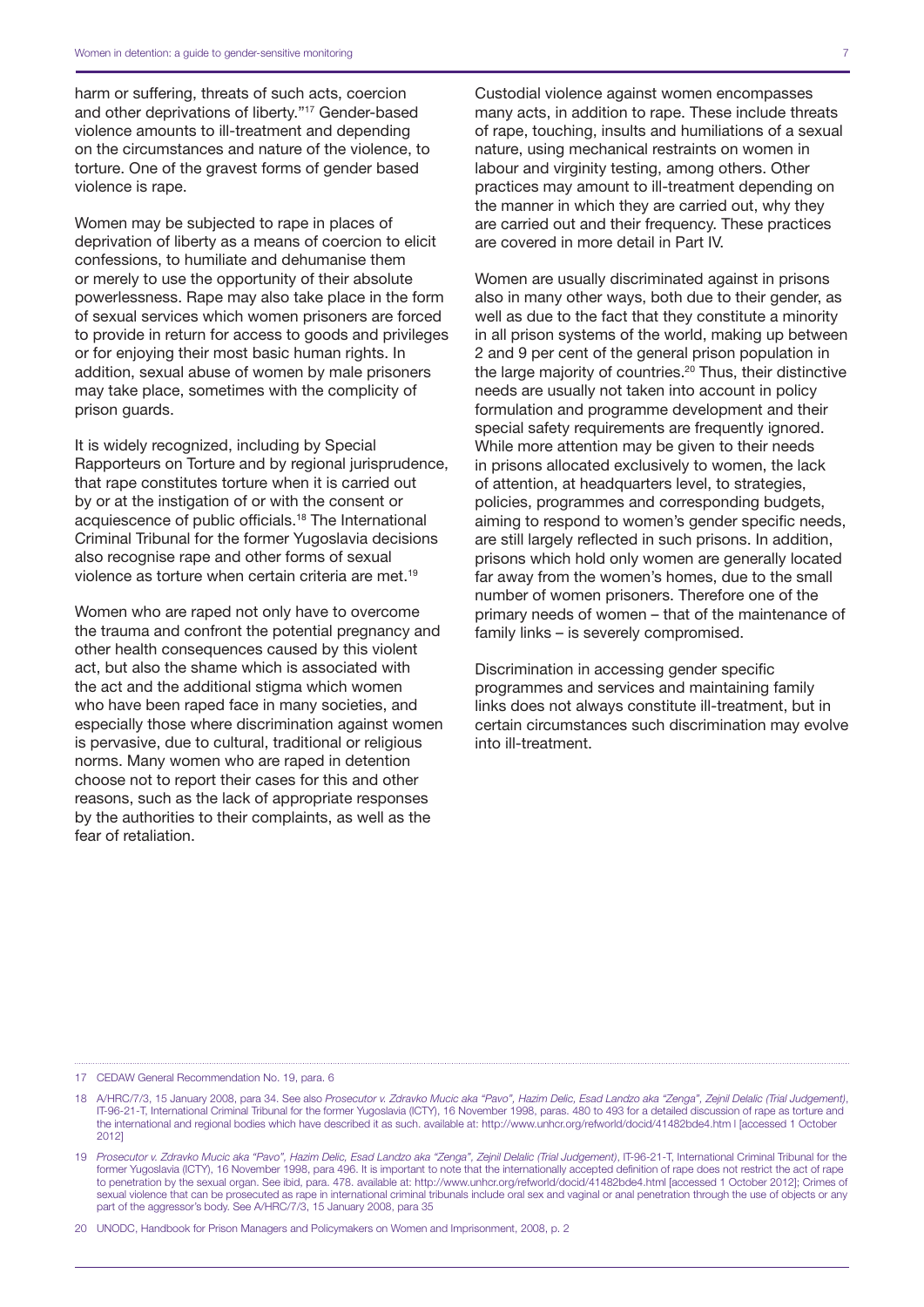Women are at heightened risk in certain contexts, at certain times and as a consequence of certain policies, practices and conditions in places of detention. In addition, certain categories of women are particularly vulnerable. Some of the key factors that represent particular risks for women are discussed below.

## 1. Certain contexts which heighten risk

#### a. Societal context

Firstly, it is important to reiterate that the values and attitudes in society are reflected in prisons, which are microcosms of the outside world, made up of people who are part of that same society, sharing the same culture, values and prejudices. As the former Special Rapporteur on Torture has noted, a society's indifference to or even support for the subordinate status of women, together with the existence of discriminatory laws and a systematic failure to bring perpetrators to justice and protect victims, create the conditions which increase women's risk of being subjected to physical and mental suffering $21$  in all spheres of life, including in prisons.

A typical example of such a societal attitude is when, in some countries, women who report violence to the police are often returned home without any action, because domestic violence is regarded as a family problem by society, including law enforcement officials. Where an investigation does take place States often fail to provide justice to victims, due to ineffective and unfair investigation mechanisms and deeply engrained attitudes that regard domestic violence as a private matter. Often victims are re-victimised, by the nature and methods of investigations.

In a society where such attitudes and prejudices exist, where perpetrators routinely avoid being held accountable for their acts, and where this is regarded as normal, in places of deprivation of liberty, where

the vulnerability of women is all the more acute and even minimal social controls absent, women are at heightened risk of ill-treatment and torture, including specifically gender-based violence.

#### b. Legislative context

A range of laws, including those not directly related to detention, have a significant impact on the risks women face. These may include: criminal and criminal procedure laws which discriminate against women<sup>22</sup> or which do not allow courts to take into account women's background and circumstances sufficiently in deciding pre-trial detention or sentences;<sup>23</sup> anti-human trafficking laws, which do not provide sufficient protection for victims and even require their prosecution and imprisonment, leading to secondary victimisation; legislation and rules governing prisons, which do not provide for the gender specific needs of women; laws on illegal migrants or asylum seekers, which pave the way to the routine detention of such people, and which do not take into account women's special needs and safety requirements; and laws and rules relating to confinement in psychiatric institutions and their management, which may not take into account women's particular vulnerability and needs.

Although changing legislation alone will not be sufficient to safeguard women against torture and ill-treatment, legislation is a key starting point. Changing attitudes, prejudices and discriminatory laws in society entails a long-term process. It needs coordinated efforts by civil society to lobby for change, including for legislative reforms, conducting public awareness campaigns and systematically reporting on the discrimination and violence experienced by women, including women in detention, and the harmful long-term consequences for the women themselves, their families and the community.

Monitoring bodies can, within the framework of a holistic approach to their work, and depending on their capacity and resources, have a key role to play in all of these activities. Their access to women deprived of their liberty and the information they can

<sup>21</sup> A/HRC/7/3, 15 January 2008, para. 29

<sup>22</sup> An extreme example of the way in which laws can impact on the risks women face is, where, in some countries, certain interpretations of religious laws are adhered to, and where the definition of rape is not clear in legislation, women who have been raped may be imprisoned for having had sexual intercourse outside marriage (referred to as *zina*). See, for example, UNODC, Afghanistan, Female Prisoners and their Social Reintegration, Atabay ,T., 2007, p. 21

<sup>23</sup> See Bangkok Rules, Rules 57, 58, 60, 61, 62, 64 and 65.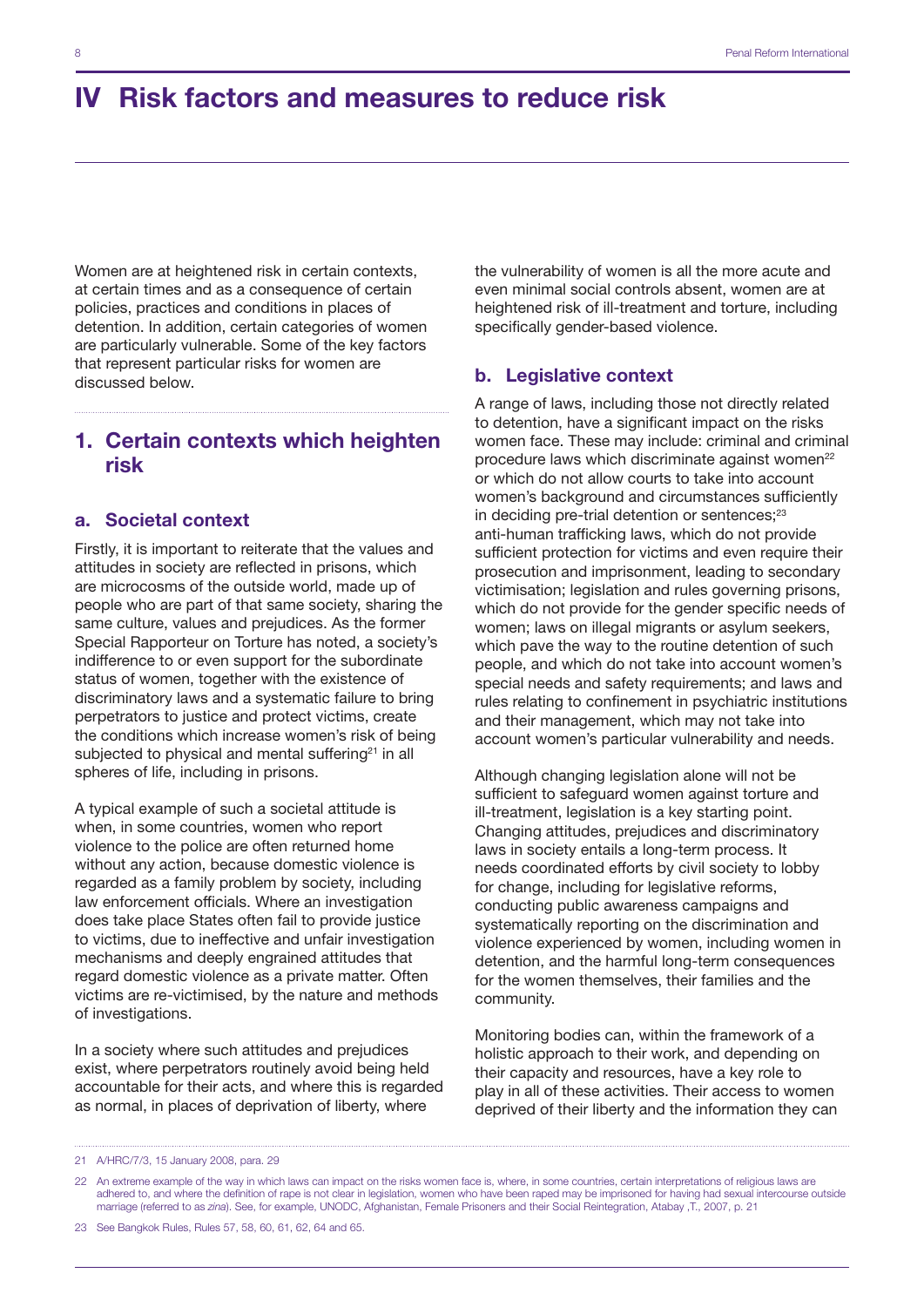gather on the impact of such laws on some of these women puts them in a unique position to develop recommendations to their governments, deriving from real experiences, to reform their laws in order to reduce the risks women face.

## 2. Certain times that heighten risk

#### a. Police custody and pre-trial detention

All detainees are at heightened risk of torture or illtreatment during the first period after arrest. This is the time when detainees are more likely to be coerced and pressurised to confess to criminal acts or provide information about such acts and persons. Women are vulnerable to sexual abuse and other forms of violence during this period, as has been documented on numerous occasions, including by SPT.24

In some societies where the role of women in public life and contact with men other than their family members are limited due to laws and attitudes that discriminate against women, the interrogation by men is likely to intimidate women and make them feel extremely vulnerable. This also contains a threat of sexual abuse, whether or not such a threat is realised. Women are also usually much more vulnerable than male detainees during this time, because the majority of women who confront the criminal justice system in countries worldwide have a lower educational and economic status than men (often dependent on their spouses) and are less aware of their legal rights. There are numerous reports of illiterate and poor women signing statements the contents of which they do not understand, while they are held by the police, due to abuse, coercion or fear of abuse.

The same risks faced in police custody continue in pre-trial detention, especially in systems where the authority responsible for pre-trial detention is not separate from the authority which is responsible for law enforcement. (e.g. the Ministry of Interior, which is responsible for security and the police service, rather than a Ministry of Justice with a civil status and culture).

In addition to considerations relating directly to the risk or fear of torture and ill-treatment, it is important also to note that the impact of being held in pre-trial detention, even for short periods, can be severe if the women suspects have dependent children, and in particular if they are the sole carers of the children. Even a mother's short period in prison may have

damaging, long-term consequences for the children concerned, causing immense worry to the mother at this time.

Monitoring bodies, taking the Bangkok Rules as a reference point.<sup>25</sup> can assess whether any or all of the following measures to safeguard women against ill-treatment and torture in police custody and pre-trial detention are in place, and make recommendations to improve such safeguards where they are insufficient: medical examinations by an independent healthcare professional on admission and on release or transfer to another facility; prompt access to legal counsel; prompt access to families; supervision by female staff and strict separation from male detainees; the existence of an independent, effective complaints mechanism and the regular monitoring of pre-trial detention facilities by monitoring bodies, which include women members.26

An important systemic safeguard, which would not only protect women from facing the risks in detention but also reduce the harm done by the detention, also taking into account the best interests of any children concerned, would be to use pre-trial detention only when strictly necessary for women, in line with the provisions of the Bangkok Rules, Rule 58, which requires that "….diversionary measures and pretrial and sentencing alternatives, shall be implemented wherever appropriate and possible." This is one example where the recommendations of monitoring bodies can go beyond the narrow focus of prisons to encompass legislation and practice in relation to the use of pre-trial detention by judicial authorities.

#### b. Transit

Detainees are at particular risk of ill-treatment and torture during transit between different institutions by law enforcement officials, since this is a time when there are usually very little, if any, safeguards against abuse and prisoners are totally unprotected. Women prisoners are at heightened risk of sexual abuse during this period.<sup>27</sup>

Monitoring bodies should check whether measures are in place to protect women against torture and illtreatment during transit. Such measures may include ensuring that female staff are responsible for the transport of women deprived of their liberty, or that at least women staff are also present during transport; the installation of CCTV cameras in vehicles used for transport, with a careful supervision of the use of such cameras and ensuring that independent and accessible complaints procedures are in place.

<sup>24</sup> See for example, Report on the visit of the Subcommittee on Prevention of Torture and Other Cruel, Inhuman or Degrading Treatment or Punishment to Honduras, CAT/OP/HND/1, 10 February 2010, para 55; Report on the visit of the Subcommittee on Prevention of Torture and Other Cruel, Inhuman or Degrading Treatment or Punishment to Brazil, CAT/OP/BRA/1, 5 July 2012, para. 80

<sup>25</sup> Bangkok Rules, Rule 56

<sup>26</sup> Bangkok Rules, Rule 25 (3)

<sup>27</sup> See for example, Amnesty International, Mexico: Violence against women and justice denied in Mexico State, October 2006, Ref. AMR 41/028/2006, pp. 6-7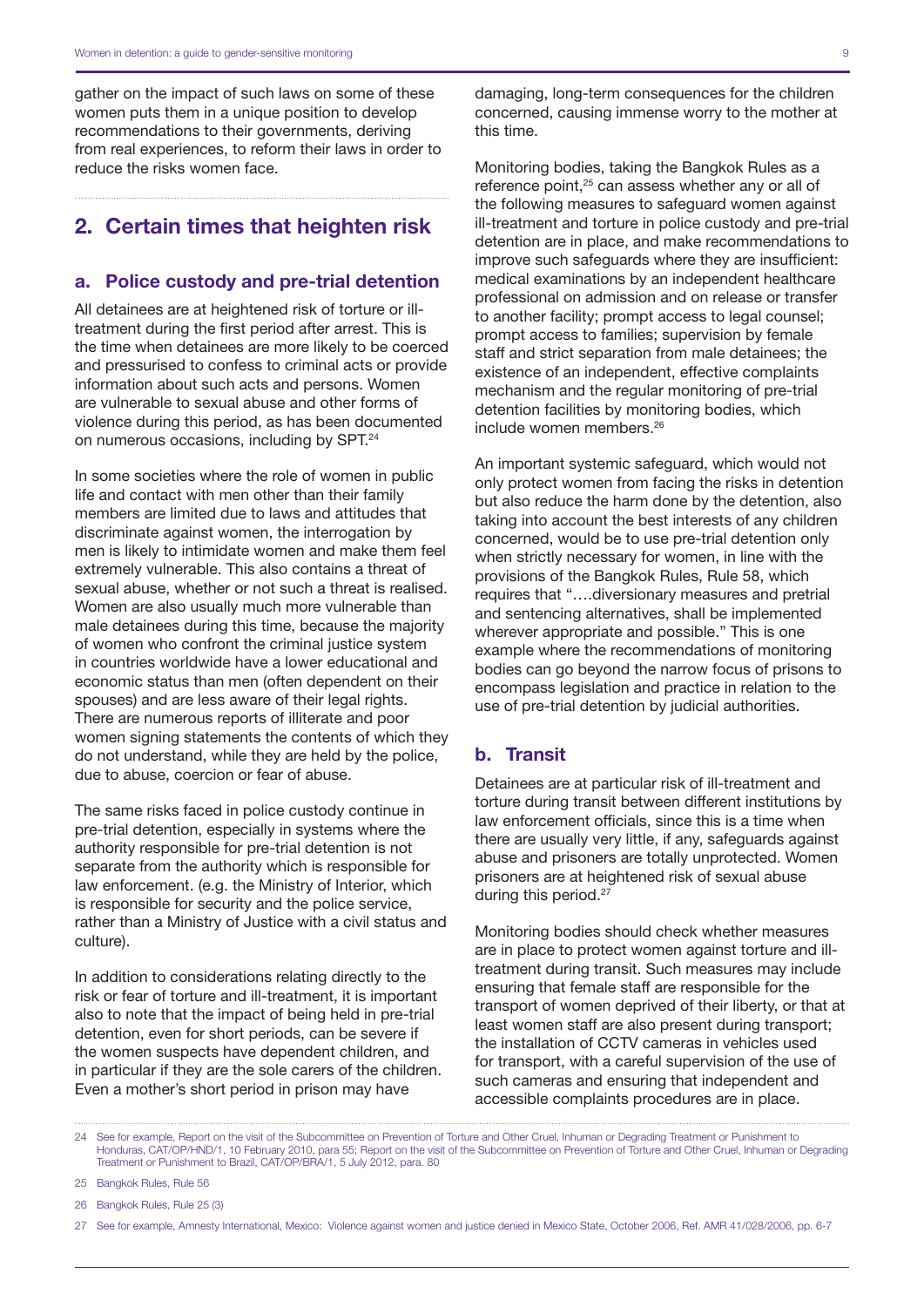In all cases the training of staff on the prohibition of torture and ill-treatment, conducting independent investigations of complaints and bringing perpetrators to justice when ill-treatment occurs, are fundamental to the protection of all persons deprived of their liberty against torture and ill-treatment, including women. Monitoring bodies are advised therefore to look into the issue of staff training in institutions where women are held, using the Bangkok Rules<sup>28</sup> as a benchmark to assess the shortcomings and develop recommendations.

## 3. Certain policies and practices that heighten risk or cause physical or mental suffering

### a. Inadequate safeguards and assessments on admission

Detainees' prompt access to family members and lawyers, following arrest, has long been recognised as one of the key safeguards against torture and illtreatment. All prisoners are entitled to inform, or have informed, members of their family or other appropriate person of their choice of their imprisonment, promptly after arrest.29 Experience worldwide has shown that women are especially vulnerable at the time of their admission to prison. Many women who come in confrontation with the criminal justice system are uneducated or illiterate and unaware of their rights. In many countries, being detained or imprisoned will entail a particular stigma in the case of women, which will add to their distress. Most women who are admitted to prison are mothers, and the separation from their children and their families can have a severely negative impact on their mental wellbeing.

Monitoring bodies need to pay special attention to the admission procedures of women prisoners and assess what assistance women are given at this time, with reference to the Bangkok Rules, which require prison authorities to provide them with "facilities to contact their relatives; access to legal advice; information about prison rules and regulations, the prison regime and where to seek help when in need in a language that they understand; and, in the case of foreign nationals, access to consular representatives as well."30

Monitoring bodies should also take into account that the time of admission is the point when prisoners' risks and needs should be determined via individual assessments and check whether a gender sensitive risks assessment is carried out in the case of women being admitted to prisons, with reference to the provisions of the Bangkok Rules,<sup>31</sup> in order to ensure that their individual, gender-specific needs are provided for during their detention, thereby reducing the potential damage of imprisonment on their mental wellbeing and promoting their social reintegration.

## b. The nature and scope of medical examinations

Medical screening on entry is one of the essential components of policies that aim to detect illtreatment and torture by law enforcement officials or others, to bring perpetrators to justice and provide the requisite support and care for victims, when such acts have taken place. When complaints of sexual abuse or other forms of violence are ignored, the likelihood of custodial violence passing undetected by state authorities is increased, contributing to the lack of protection for women victims of such violence in prison.

Monitoring bodies should find out whether the medical examination of women on admission to prison include an examination of any sexual abuse and other forms of violence that may have occurred prior to admission, as required by the Bangkok Rules.32 They should check whether a female doctor is made available to conduct such examinations, especially if this is specifically requested by the woman prisoner,<sup>33</sup> and where this is not possible, whether a female chaperone is used, if the detainee so requests.<sup>34</sup>

The Bangkok Rules, Rule 7 sets out the prison authorities' responsibilities in cases when the medical examination reveals that a woman prisoner has been subjected to ill-treatment or torture, including sexual abuse or rape, during previous custody.35 Monitoring groups should examine whether the provisions of this rule are reflected in the legislation governing prisons, whether they are included in staff training and assess whether they are implemented in practice.

29 Body of Principles, Principle 16 (1).

- 31 Bangkok Rules, Rules 40 and 41
- 32 Bangkok Rules, Rule 6 (e)
- 33 Bangkok Rules, Rule 10 (2)
- 34 Bangkok Rules, Rule 10 (2)

<sup>28</sup> Bangkok Rules, Rules 29 to 35

<sup>30</sup> Bangkok Rules, Rule 2

<sup>35</sup> See PRI Guidance Document, Bangkok Rules, Working Draft, pp. 41-42, for further guidance. ( [http://www.penalreform.org/publications/bangkok-rules](http://www.penalreform.org/publications/bangkok-rules-guidance-document-and-index-compliance)[guidance-document-and-index-compliance](http://www.penalreform.org/publications/bangkok-rules-guidance-document-and-index-compliance))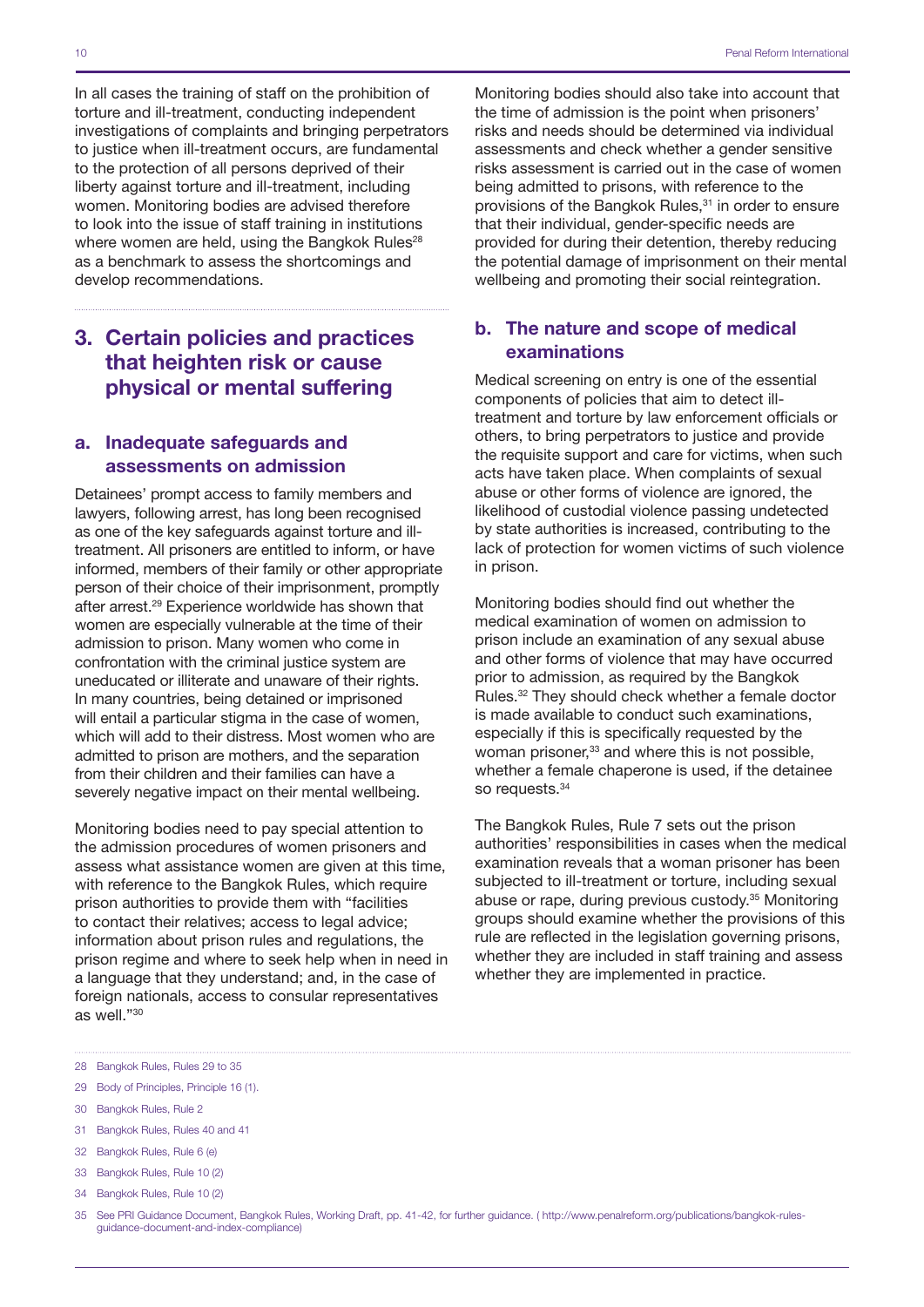Medical examinations on admission are also crucial to assess women's gender specific healthcare needs and to develop healthcare programmes based on individual requirements in order to ensure that women's physical and mental health is protected and promoted during their period of detention. Therefore it is also important for monitoring bodies to examine policies and practices relating to healthcare screening on admission, in particular whether they include a determination of women's gender specific healthcare needs, with reference to the Bangkok Rules<sup>36</sup> and to develop recommendations to improve the scope and quality of such assessments, as necessary.

Medical examinations on admission to prison to detect any signs of sexual abuse or to determine sexual and reproductive healthcare needs should never be confused with virginity tests undertaken in some countries for entirely different purposes. Virginity tests represent a gross form of discrimination against women and are considered to be a form of custodial violence against women.37 They should be explicitly prohibited.

Where such a practice may exist, monitoring groups should include an examination of legislation and practice relating to virginity tests in their preventive activities and recommend their prohibition in law and practice, where such tests are carried out.

In December 2011 a court in Cairo ordered forced virginity tests on female detainees in military prisons to be stopped. The court made the decision after a case was brought by a protester arrested during a protest in Tahrir Square. Human rights organisations had said the Egyptian military has used the practice widely as a punishment.<sup>38</sup>

### c. Not separating male and female prisoners

The Standard Minimum Rules for the Treatment of Prisoners (SMR) are very clear that, as a matter of principle, women deprived of their liberty should be held in accommodation which is physically separate from that of male prisoners, in order to protect them against sexual harassment and abuse.<sup>39</sup> In order to protect young girls in prison from sexual and other forms of abuse from older prisoners, juvenile female prisoners should be separated from adult women.<sup>40</sup>

In some countries there has been a move towards limited contact between men and women prisoners, following careful selection and subject to close supervision. Such arrangements may bring some normality to prison life and enable female prisoners to participate in a larger variety of prisoner programmes. They must never be made, however, without the consent of the female prisoners concerned, and unless the prison administration is in a position to undertake the requisite selection and supervision of prisoners to guarantee their safety.41

The examples below from SPT country visit reports demonstrate the different ways in which this requirement may not be applied and how prison staff may turn a blind eye to or be complicit in the sexual abuse of women prisoners.

"The Subcommittee observed that men and women in San Pedro Sula Prison were not held separately, women being a small minority. It noted the easy relations between men and women prisoners, and the presence of men in the women's cells. The Subcommittee had clear indications, on the basis of accounts corroborated by its own observations, that some women prisoners were working as prostitutes in the two prisons visited. ….. The women's coordinator commented that the female prisoners did not wish to be separated from the male prisoners because they made a living from the products they sold during visits to male prisoners. When questioned by the Subcommittee, the coordinator said that the women are not sexually harassed by the men, since the general coordinator maintains order. The Subcommittee noticed that some of the women prisoners had been instructed in how to reply, and noted their apprehensiveness regarding certain subjects."42

"….. the women's quarters were separated from the men in that one had to go through a closed metal door to enter the women's quarters. The door was guarded by a male detainee guard in a green uniform. In practice, the delegation observed that on a number of occasions the male detainee guard and other men (including the chef de brigade) entered the women's quarters with no warning."43

<sup>36</sup> Bangkok Rules, Rule 6

<sup>37</sup> Human Rights Council, Seventh Session, Report of the Special Rapporteur on torture and other cruel, inhuman or degrading treatment or punishment, Manfred Nowak, A/HRC/7/3, 15 January 2008, para. 34

<sup>38</sup> Egypt court stops virginity tests in military prisons,<http://www.bbc.co.uk/news/world-middle-east-16339398>

<sup>39</sup> SMR, Rule 8 (a)

<sup>40</sup> SMR, Rule 8 (d)

<sup>41</sup> The CPT Standards (2006), Extract from the 10th General Report [C§PT/Inf (2000) 13], para. 24.

<sup>42</sup> Report on the visit of the Subcommittee on Prevention of Torture and Other Cruel, Inhuman or Degrading Treatment or Punishment to Honduras, CAT/OP/HND/1, 10 February 2010, para 259

<sup>43</sup> Report on the visit of the Subcommittee on Prevention of Torture and Other Cruel, Inhuman or degrading Treatment or Punishment to Benin CAT/OP/BEN/1, 15 March 2011, para 185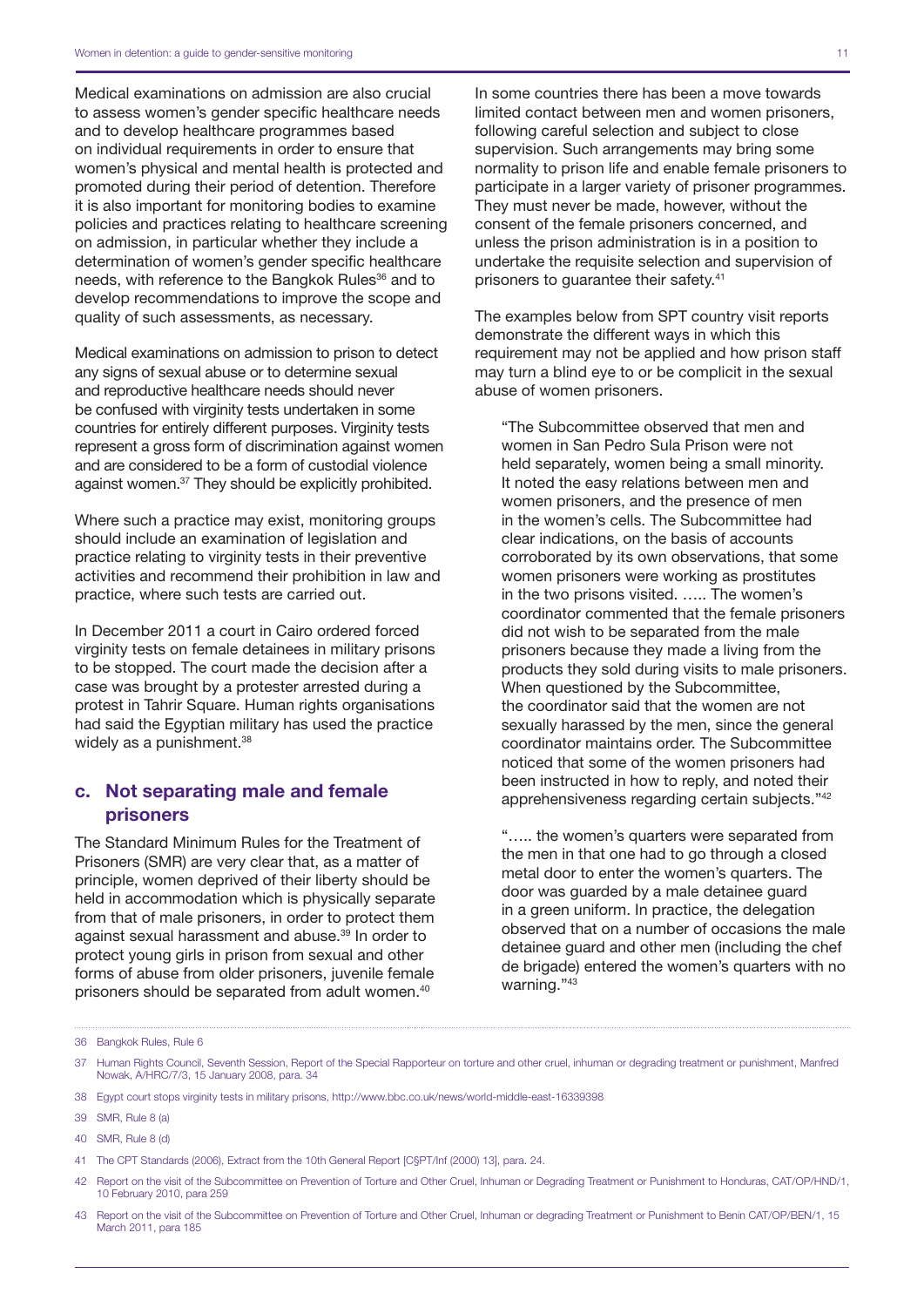Monitoring bodies should therefore not only check whether women are being held separately from men, but whether this separation is enforced in practice. They should also assess the possibility of whether staff, including women staff, may be complicit in allowing or even facilitating interaction between women and men, without any safeguards, such as those referred to earlier.

## d. Supervision by male staff / mixed gender staffing

Women are at risk of sexual abuse, if male staff are involved in their supervision, and especially if male staff are allowed to work in contact positions with female prisoners. Such actions may include, at best, spying on women when they are in their private accommodation areas, in showers and toilets, entering accommodation areas of women when they are in a state of undress, at worst, demanding sex in exchange for services and goods and rape as a matter of routine. Women who complain of abuse often receive no response form authorities and experience retaliation from male staff. Recognizing the vulnerability of women to sexual abuse, SMR prohibit any involvement of male staff in the supervision of women's prisons.<sup>44</sup>

However, this rule is not applied in many countries, sometimes due to a shortage of female prison staff, in other cases because of concerns for equal employment opportunities and in some because mixed gender staffing is regarded as a practice which can normalise prison life. In a small number of countries mixed gender staffing in women's prisons has been proven to bring "normalising" benefits. But the success of such an approach relies heavily on a sufficient number of staff with adequate training, the strict enforcement of safeguards, the effectiveness of confidential complaints' mechanisms and the existence of independent inspections. In societies where the "normal" is not what is desirable (e.g. where a culture of gender based discrimination and violence is prevalent), in systems where human rights violations in prisons are widespread and where human and financial resource restrictions hinder the adequate training of staff, the risks of such a policy are very high, with possible devastating consequences for the prisoners. For example, sexual abuse, including rape, by male staff in prisons in the U.S., where a mixed gender staffing policy is

implemented, has been documented and reported on numerous occasions.45

SMR are very clear on this issue, and the Bangkok Rules, which supplement the SMR, have not introduced any new provisions in relation to the gender of staff allowed to work in women's prisons. Monitoring bodies should be aware of this and use these rules as a reference point in their assessment of risk factors and recommendations. But if male staff are, nevertheless, allowed to work in women's prisons, contrary to the provisions of SMR and the Bangkok Rules and to recommendations by monitoring bodies, such bodies should check whether male staff are ever employed in positions responsible for the direct supervision of prisoners, whether they are allowed access to private areas. such as dormitories and sanitary areas or placed in a position where they can observe these areas, and make recommendations, at the very least, to bring such practices to an end, where they exist. They should also be aware that female staff do also abuse women prisoners, thus policies to protect women prisoners from violence are necessary also in prisons where women staff are responsible for the supervision of prisoners.

Monitoring bodies should also pay special attention to the recruitment and training of all staff who work in women's prisons, with reference to the Bangkok Rules46 and women's access to independent and confidential complaints' mechanisms.47 They should also try to assess whether women prisoners who report abuse are provided with protection, support and counselling, as required by the Bangkok Rules, while their claims are investigated by independent authorities.48 Such examination should include the legislative framework governing prisons, as well as practice, where possible.

#### e. Searching policies and practices

Personal searches is a highly sensitive issue for all prisoners, but especially women because of their typical background, which may involve having been subjected to sexual violence. In all societies, but especially in societies where women have a subordinate role to men and where their sexuality is repressed or denied, being searched can be extremely humiliating and even traumatising if undertaken by the opposite sex.

48 Bangkok Rules, Rule 25 (1) and (2)

<sup>44</sup> SMR, Rule 53

<sup>45</sup> 'See for example, "Frequent and severe' sexual violence alleged at women's prison in Alabama", by Elizabeth Chuck, 23 May 2012 [http://usnews.msnbc.msn.](http://usnews.msnbc.msn.com/_news/2012/05/23/11830574-frequent-and-severe-sexual-violence-alleged-at-womens-prison-in-alabama?lite) [com/\\_news/2012/05/23/11830574-frequent-and-severe-sexual-violence-alleged-at-womens-prison-in-alabama?lite;](http://usnews.msnbc.msn.com/_news/2012/05/23/11830574-frequent-and-severe-sexual-violence-alleged-at-womens-prison-in-alabama?lite) "Sentenced to Rape—Behind Bars in America", by Ayalet Waldman and Robin Levi, November 10, 2011, based on their book *Inside This Place, Not of It: Narratives from Women's Prisons (Voice of Witness)*, 2011. <http://www.thedailybeast.com/articles/2011/11/10/sentenced-to-rape-behind-bars-in-america.html>; All too Familiar, Sexual Abuse of Women in U.S. State Prisons, Human Rights Watch (1996); Kim Shayo Buchanan, *Impunity: Sexual Abuse in Women's Prisons*, Harvard Civil Rights-Civil Liberties Law Review [Vol. 42], pp. 45-87

<sup>46</sup> Bangkok Rules, Rules 29 to 35

<sup>47</sup> SMR, Rule 36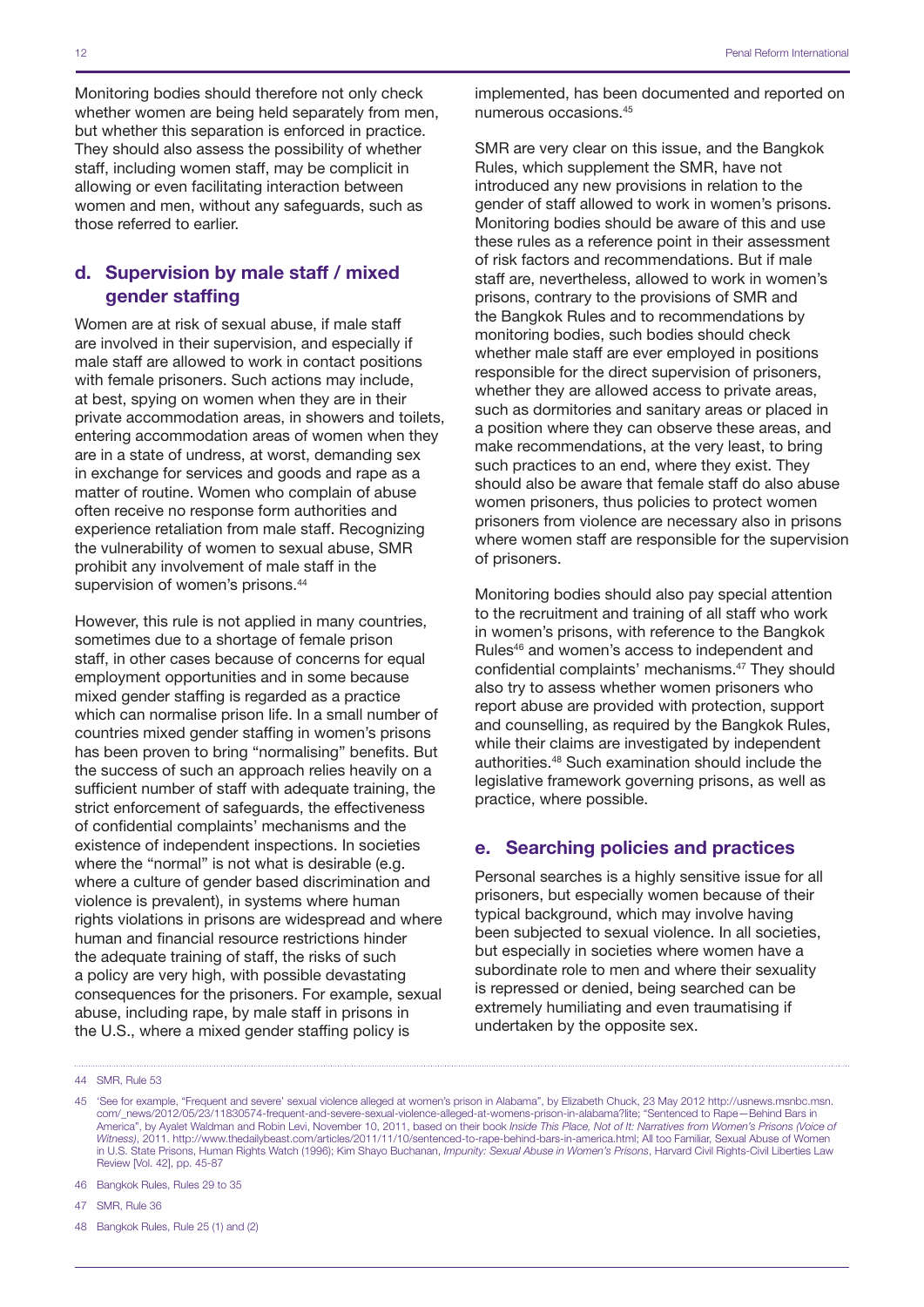In some systems where male guards are responsible for supervising women or where a mixed gender staffing policy is implemented, women detainees may be searched by male staff. This may include pat-down searches or frisk searches, where the staff may use the opportunity to grope or touch women inappropriately and to sexually humiliate them. It may also extend to strip searches and invasive (or intimate) body searches.<sup>49</sup> In some countries women are subjected to strip searches on a routine basis in the presence of male staff, and may be humiliated during the process.

Even where only women staff are involved in the process, strip searches and invasive body searches can cause immense humiliation for the women being searched, if they are conducted arbitrarily and on a routine basis, and if the dignity and privacy of women being searched are not respected.

It is very important for monitoring bodies to check whether the provisions of the Bangkok Rules relating to this highly sensitive issue are applied in women's prisons. The Bangkok Rules, Rule 19 requires prison authorities to take effective measures to ensure that women prisoners' dignity and respect are protected during personal searches. The rule provides that searches of women are carried out only by "women staff who have been properly trained in appropriate searching methods and in accordance with established procedures."

Monitoring groups should also take into account that invasive body searches should either not be carried out at all or conducted only in exceptional circumstances prescribed by law, after all other means of investigation have been employed. Medical personnel are often requested to carry out such searches. Normally, healthcare personnel should not be involved in the search of prisoners, as searches are part of a prisons security procedures and physicians' responsibility to protect and promote the health of their patients may be compromised by their

involvement in such an act.<sup>50</sup> However, in exceptional cases, and especially when requested by the prisoner concerned, physicians' participation in invasive body searches may be justified, to prevent any harm to the prisoner during the search. In such cases the search may be carried out by a medical specialist other than the prison doctor, in line with the World Medical Association's Statement on Body Searches of Prisoners,<sup>51</sup> in order to protect the woman from any harm, while also not compromising the prison doctor's position of trust with the prisoner, given that the search is essentially a security issue, rather than a medical intervention.52 The physician carrying out such a search should explain to the prisoner that the usual conditions of medical confidentiality do not apply and that the results of the search will be revealed to the authorities.

Alternatively, body cavity searches may be conducted by medically trained staff of the same gender that are not part of the regular health-care service of the prison or by prison staff with sufficient medical knowledge and skills to safely perform the search.<sup>53</sup>

Monitoring bodies should also ascertain whether every strip and invasive body search is recorded, with the reasons, outcomes and authorisation for the search.

The Bangkok Rules, Rule 20, urges the development of alternative screening methods, such as scans, to replace strip searches and invasive body searches, in order to avoid the harmful psychological and possible physical impact of invasive body searches–a rule which monitoring groups should use as a reference point in their fact finding and recommendations.

## f. Solitary confinement / disciplinary segregation

It has been documented on numerous occasions that solitary confinement can have extremely harmful psychological, and sometimes physiological, ill

49 A strip search refers to the removal or rearrangement of some or all of the clothing of a person so as to permit a visual inspection of a person's private areas. Invasive body searches involve a physical inspection of the detainee's genital or anal regions.

50 See The Principles of Medical Ethics relevant to the Role of Health Personnel, particularly Physicians, in the Protection of Prisoners and Detainees against Torture and Other Cruel, Inhuman or Degrading Treatment or Punishment, Adopted by General Assembly resolution 37/194 of 18 December 1982, Principle 3.

51 In line with the Statement on Body Searches of Prisoners, World Medical Association (Adopted by the 45th World Medical Assembly, Budapest, Hungary, October 1993 and editorially revised at the 170th Council Session, Divonne-les-Bains, France, May 2005. [\(http://www.wma.net/e/policy/b5.htm](http://www.wma.net/e/policy/b5.htm)), which states:

[...]. The purpose of the search is primarily security and/or to prevent contraband, such as weapons or drugs, from entering the prison. These searches are performed for security reasons and not for medical reasons. Nevertheless, they should not be done by anyone other than a person with appropriate medical training. This non-medical act may be performed by a physician to protect the prisoner from the harm that might result from a search by a non-medically trained examiner. In such a case the physician should explain this to the prisoner. The physician should furthermore explain to the prisoner that the usual conditions of medical confidentiality do not apply during this imposed procedure and that the results of the search will be revealed to the authorities. If a physician is duly mandated by an authority and agrees to perform a body cavity search on a prisoner, the authority should be duly informed that it is necessary for this procedure to be done in a humane manner.

If the search is conducted by a physician, it should not be done by the physician who will also subsequently provide medical care to the prisoner.

The physician's obligation to provide medical care to the prisoner should not be compromised by an obligation to participate in the prison's security system. […]

52 See Statement on Body Searches of Prisoners, World Medical Association, adopted by the 45th World Medical Assembly, Budapest, Hungary, October 1993 and editorially revised at the 170th Council Session, Divonne-les-Bains, France, May 2005. (http://www.wma.net/e/policy/b5.htm)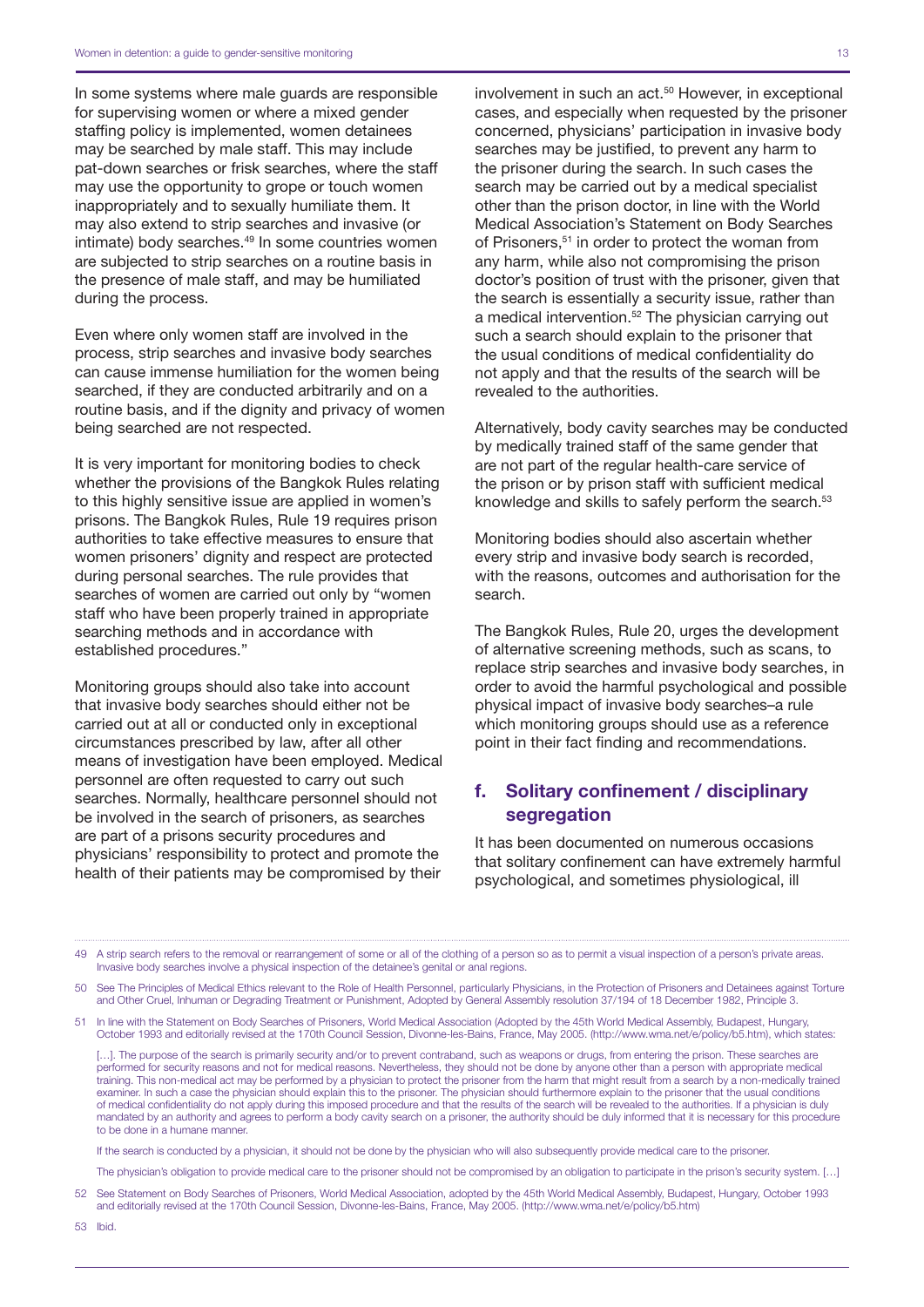effects.<sup>54</sup> The Istanbul Statement recommends that "[t]he use of solitary confinement in prisons should therefore be kept to a minimum"55 and absolutely prohibited for mentally ill prisoners, among others.<sup>56</sup> The Basic Principles for the Treatment of Prisoners encourages efforts to abolish solitary confinement as punishment, or to restrict its use.<sup>57</sup> The Committee against Torture has recognized the harmful physical and mental effects of prolonged solitary confinement and has expressed concern about its use, including as a preventive measure during pre-trial detention, as well as a disciplinary measure.58 More recently the European Committee for the Prevention of Torture and Inhuman or Degrading Treatment or Punishment (CPT) and the Special Rapporteur on Torture have raised similar concerns.59 The Special Rapporteur has set out in detail the situations in which solitary confinement may amount to torture or cruel, inhuman or degrading punishment, including "when used as a punishment, during pretrial detention, indefinitely or for a prolonged period, for juveniles or persons with mental disabilities".<sup>60</sup>

Women are at particular risk of having existing mental healthcare needs on admission to prison or developing mental health disorders in prison. Therefore they constitute a high risk group in terms of their susceptibility to the harmful psychological effects of solitary confinement, as one example below, of a highly publicised case in Canada, demonstrates.

In 2007 a 19-year-old woman prisoner with a mental disability committed suicide in Ontario, Canada while her guards stood outside her segregation cell door, watching and videotaping her. The guards had been instructed not to intervene after previous attempts at selfharm. She had spent her final year in solitary confinement, had been transferred 17 times among nine different prisons in five provinces with little treatment for her mental illness. A coroner's inquest was on-going at the time of writing.<sup>61</sup>

In the case of women who are pregnant, breastfeeding mothers or women who have children with them in prison, solitary confinement harms not only the women's mental wellbeing, but also that of their children, penalising the children as well, with possibly long-term harmful ill-effects. The health of pregnant women and women who have recently given birth can also be compromised. Taking into account these risk factors, monitoring groups should assess whether punishment by disciplinary segregation is used in the case of pregnant women, women with infants and breastfeeding mothers in prison, and develop recommendations to bring an end to such practices, with reference to the Bangkok Rules, Rule 22, which prohibits the use of solitary confinement as punishment for these categories of women. They should also bear in mind that a measure that is prohibited as punishment is all the more unacceptable when applied in situations where no disciplinary offence has occurred and formulate their recommendations on that basis.

Going further, and with reference to the Istanbul Statement and other international jurisprudence referred to above, they should also determine whether solitary confinement is used in the case of women with mental healthcare needs and a history of self-harm and suicide attempts, and recommend the prohibition of this practice in the case of these categories of women. (See also Section 4 (c)).

### g. The inappropriate and unjustified use of restraints

The use of mechanical restraints on prisoners is another highly sensitive issue. Being restrained is humiliating to all prisoners and if restraints are used unjustifiably and for prolonged periods the requirement to treat prisoners with dignity is violated.62 The SMR place strict restrictions on the use of body restraints on prisoners.<sup>63</sup> Nevertheless, in some countries body restraints, such as shackles, are used on pregnant women during transfers to hospitals, gynaecological examinations and birth, 64

54 Istanbul Statement on the Use and Effects of Solitary Confinement, Adopted on 9 December 2007 at the International Psychological Trauma Symposium, Istanbul, Annexed to the Interim report of the Special Rapporteur on torture and other cruel, inhuman or degrading treatment or punishment, A/63/175, 28 July 2008, p. 23

56 Ibid., p. 25

- 59 21st General Report of the CPT, European Committee for the Prevention of Torture and Inhuman or Degrading Treatment or Punishment, 1 August 2010 31 July 2011 [\(http://www.cpt.coe.int/en/annual/rep-21.pdf](http://www.cpt.coe.int/en/annual/rep-21.pdf) ); Interim report of the Special Rapporteur of the Human Rights Council on torture and other cruel, inhuman or degrading treatment or punishment, 5 August 2011, A/66/268, (http://daccess-dds ny.un.org/doc/UNDOC/GEN/N11/445/70/PDF/N1144570. pdf?OpenElement )
- 60 Interim report of the Special Rapporteur of the Human Rights Council on torture and other cruel, inhuman or degrading treatment or punishment, 5 August 2011, A/66/268, para. 81
- 61 See, "Our prison system was not designed for women", by Dawn Moore, Associate Professor in the Carleton University Department of Law. The Ottawa Citizen October 20, 2012<http://www.ottawacitizen.com/opinion/prison+system+designed+women/7421624/story.html>and http://www.cp24.com/news/ ashley-smith-inquest-resumes-amid-legal-battles-1.1006497#ixzz2A7a3hLbH

62 As required by ICCPR, Article 10

63 SMR, Rules 33 and 34

<sup>55</sup> Ibid., p. 24

<sup>57</sup> The Basic Principles for the Treatment of Prisoners, Principle 7

<sup>58</sup> UN Doc/ A/63/175, 28 July 2008, para. 80. See also UN Doc/A/66/2685, August 2011, interim report prepared by the Special Rapporteur on torture and other cruel, inhuman or degrading treatment or punishment, Juan E. Méndez, p. 2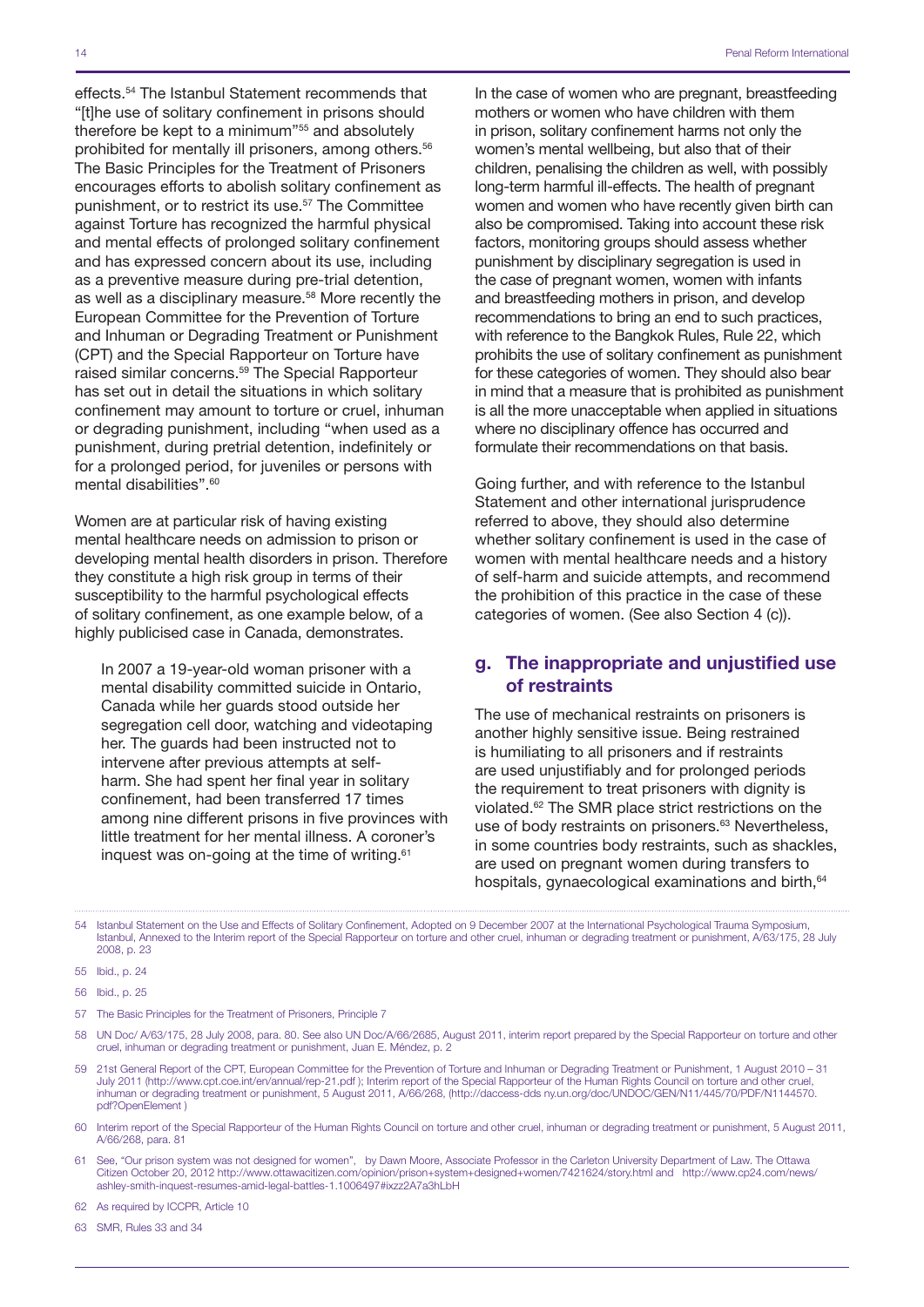despite pronouncements by medical specialists against the use of shackling during labour and childbirth.65 CPT has stated that "[…] from time to time, the CPT encounters examples of pregnant women being shackled or otherwise restrained to beds or other items of furniture during gynaecological examinations and/or delivery. Such an approach is completely unacceptable, and could certainly be qualified as inhuman and degrading treatment. Other means of meeting security needs can and should be found."66

Monitoring groups should ensure that their fact finding activities include an examination of the use of restraints on women, in particular on women who are in labour, who are giving birth and who have just given birth, with reference to the Bangkok Rules, which explicitly prohibit the use of instruments of restraint on these categories of women.<sup>67</sup>

## h. Inadequate provision for gender specific hygiene, sexual and reproductive healthcare

Poor conditions and services, exacerbated by overcrowding in many prisons, have a serious impact on the mental and physical wellbeing of all prisoners, including women. As this paper focuses only on those needs that are unique to women or which women experience much more acutely than men, two particular issues deserve being singled out. These are women's gender specific hygiene and healthcare requirements.

Women need to have regular access to water, especially in the case of women who are menstruating, who are going through menopause, who are pregnant or who have children with them in prison. Women also need to have ready access to sanitary towels/pads, free-of-charge, and without being embarrassed to have to ask for them.<sup>68</sup> CPT considers that the failure to provide basic necessities, such as sanitary pads, can amount to degrading treatment.<sup>69</sup>

Particularly in resource poor countries the special hygiene requirements of women and any children with them in prison can be severely compromised. They may also be discriminated against, as in the examples from Benin, referred to in an SPT country visit report:

"The delegation observed a woman in police custody with her 8 month old naked baby… The cell smelt overpoweringly of urine and faeces. The woman explained that there was no bucket for sanitation in the cell, as the police indicated that they would allow the woman out to use the toilet; however, she had called in vain at night and the baby had defecated in the corner of the cell. The woman had no means of cleaning the cell. Flies buzzed in the cell and the baby had several mosquito bites. In the morning the staff had come and taken her to the toilet near the cell. The delegation also observed a second cell (5m x 4.4m with a height of 2.7m) in which five men were detained. This cell had access to running water as well as a separate area with a toilet and a shower."70

"In [the] prison….there were four buildings in which detainees slept, but approximately 60 women, including babies and young children and all the female adolescent detainees, slept outside for lack of space. ……The conditions outside were extremely harsh and unhygienic, particularly for those women with young babies or for pregnant women."71

Monitoring groups should always check whether women's special hygiene requirements are being provided for and whether the accommodation of pregnant women, breastfeeding mothers and women with dependent children take into account their and their children's special hygiene needs. Monitoring groups can go further and, using the Bangkok Rules as a reference point, encourage the use of alternatives to imprisonment in the case of such categories of women, in order to protect the women from conditions which, in some countries, amount to inhuman and degrading treatment and taking into

64 For example, in the U.S. since 2000, while 14 states have banned shackling women prisoners while they are in labour, efforts to halt the practice elsewhere are opposed by jail administrators. (see: <http://www.thecrimereport.org/archive/2011-08-chained-and-pregnant>and<http://ipsnews.net/news.asp?idnews=106119>); see also "Va. House subcommittee rejects bill to restrict use of restraints on pregnant prison inmates", By Associated Press, Published: February 9, http://www. washingtonpost.com/local/va-house-subcommittee-rejects-bill-to-restrict-use-of-restraints-on-pregnant-inmates/2012/02/09/gIQA52UR1Q\_story.html

66 The European Committee for the Prevention of Torture and Inhuman or Degrading Punishment, The CPT Standards, CPT/Inf/E (2002) 1–Rev. 2006, Extract from the 10th General Report [CPT/Inf (2000) 13], para. 27.

67 Bangkok Rules, Rule 24

68 Bangkok Rules, Rule 5

69 CPT Standards, 2006 Edition, Extract from the 10th General Report, CPT/Inf (2000) 13, para. 31.

70 Report on the visit of the Subcommittee on Prevention of Torture and Other Cruel, Inhuman or degrading Treatment or Punishment to Benin CAT/OP/BEN/1, 15 March 2011, para 114

71 Ibid. para. 185

<sup>65</sup> For example, the American College of Obstetricians and Gynecologists and the American Public Health Association have condemned the practice of shackling, recognising that it compromises women's health and causes severe pain and trauma. The Center for Reproductive Rights points out that unrestrained movement is critical during labour, delivery, and the post-delivery recovery period. (See Shackling of pregnant women and girls in correctional systems, NCCD Center for Girls and Young Women, ([http://www.nccdglobal.org/sites/default/files/publication\\_pdf/shackling.pdf](http://www.nccdglobal.org/sites/default/files/publication_pdf/shackling.pdf)). Amnesty International has reported the concerns expressed by an obstetrician and gynecologist at Northwestern University's Prentice Women's Hospital; in *"Not part of my sentence*: *Violations of the Human Rights of Women in Custody,"* AI Index: AMR 51/01/99, Amnesty International, March 1999.)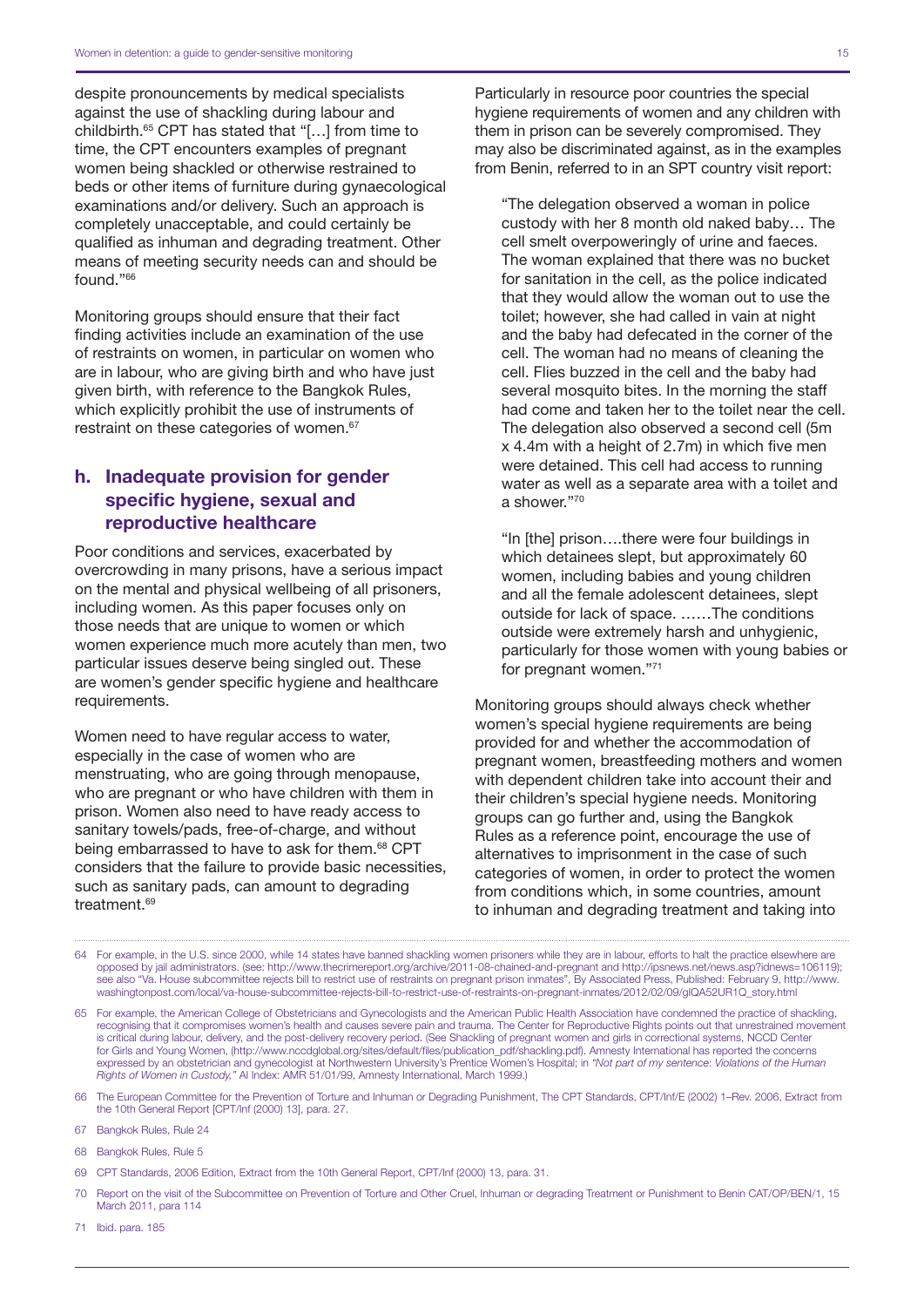account the best interests of the children, as required by the Bangkok Rules and CRC.<sup>72</sup>

Women's gender specific health rights, including specifically their reproductive and sexual health rights, are very often violated in prisons. These may include women's lack of access to preventive healthcare services focusing on gender specific healthcare needs (e.g. cervical and breast cancer), as well as services to treat sexually transmitted infections (STI), including voluntary testing, treatment and care for HIV/AIDS to which women are particularly vulnerable,<sup>73</sup> and despite the reality that women in prison comprise a high risk group for having acquired STI, due to their typical background, which may include experience of sexual violence, sex work and drug use. Pre- and post-natal care and healthcare services during delivery are also usually extremely inadequate.

It is also important to note that medical examinations themselves can be experienced as inhuman and degrading in certain circumstances, for example, when a woman requests to be examined and treated by female healthcare specialists and her wishes are not granted for unjustifiable reasons. Women prisoners' right to medical privacy and dignity during examinations may also be denied with the presence of security staff (sometimes male) during intimate examinations. For women who have been victims of gender based violence such practices can cause immense distress and humiliation.

Monitoring bodies should assess whether genderspecific healthcare services, at least equivalent to those available in the community, are being provided to women prisoners, in line with the requirements of the Bangkok Rules.<sup>74</sup> They should also check if when a woman requests that she be examined or treated by a woman physician or nurse, a woman physician or nurse is made available, to the extent possible, except for situations requiring urgent medical intervention, and where a male medical practitioner undertakes the examination, a woman staff member is present during the examination.<sup>75</sup> Monitoring groups should also determine whether Rule 11 of the Bangkok Rules is being applied. This rule prohibits the presence of non-medical staff during medical examinations, but provide that, if exceptionally it is necessary for non-medical staff to be present, for justified security reasons or because

the woman requests a female chaperone, "such staff should be women and examinations shall be carried out in a manner that safeguards privacy, dignity and confidentiality."76

### i. Inadequate provision for family contact

A key problem many women prisoners face is that the location of their place of detention is often far away from their homes, due to the small number of women prisoners and the corresponding small number of women's prisons. This means that their families face challenges in maintaining contact with them. The disruption of links with their communities, families and especially their children can cause immense worry and distress to the women, many of whom are the primary carers of their children. In some countries where prisoners' access to food is inadequate and where prisoners rely on their families for food, women prisoners can be severely disadvantaged. In addition, where conjugal visits are allowed, women prisoners usually do not enjoy the same rights as those of men. This is one of those areas where women prisoners are discriminated against in most prison systems, with very adverse consequences on the mental wellbeing of women prisoners. This disadvantage may be exacerbated in systems where disciplinary punishments include the reduction or prohibition of family contact.

The Bangkok Rules place responsibility on the authorities to make special efforts to accommodate women close to their places of residence or the place where they would like to be eventually released.<sup>77</sup> They also require prison authorities to make a special effort to facilitate links between women prisoners and their families, and to ensure that women have the same right to conjugal visits as men.78 Monitoring groups should assess whether such an effort is being made by the prison authorities in their countries and develop recommendations to ensure that women are accommodated closer to their homes, in line with the Bangkok Rules. They should also check whether, in cases where this cannot be done, prison authorities have introduced any measures which compensate for the disadvantages faced by women and make recommendations, where such measures have not been introduced. For example authorities may assist with transportation; if prisoners have access to telephones, they may increase the telephone calls

- 73 Women have a particular physical vulnerability to HIV. Studies have shown that women are at least twice as likely as men to contract HIV through sex. The preexistence of sexually transmitted infections (STI) can greatly increase the risk of contracting HIV. (Women and HIV in Prison Settings, HIV/AIDS Unit, UNODC, p. 3. www.unodc.org/unodc/en/drug\_demand\_hiv\_aids.html)
- 74 Bangkok Rules, Rule 10 (1)
- 75 Bangkok Rules, Rule 10 (2)
- 76 Bangkok Rules, Rule 11
- 77 Bangkok Rules, Rule 4
- 78 Bangkok Rules, Rules 26–28

<sup>72</sup> Bangkok Rules, Rule 64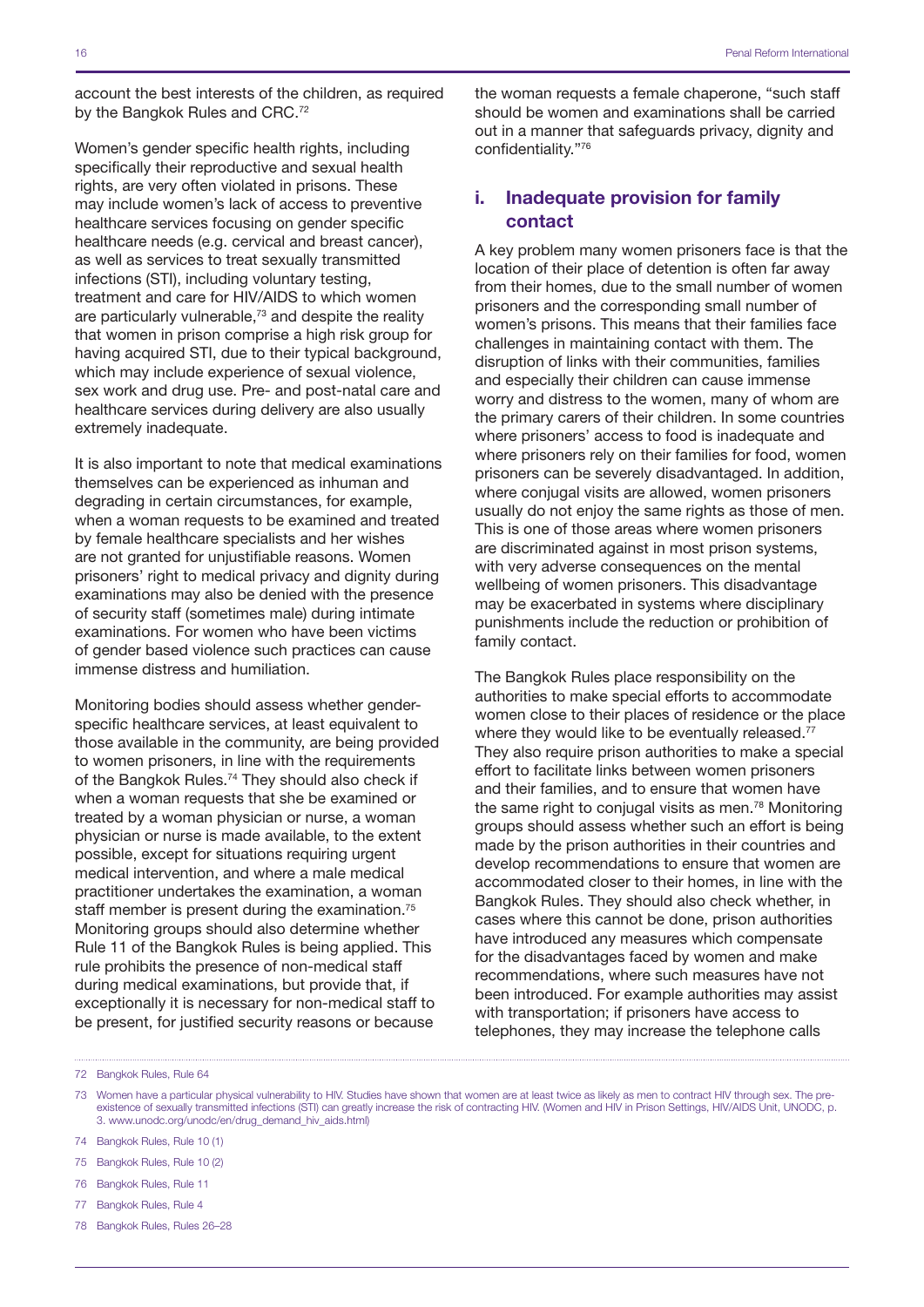female prisoners are allowed to make to their families and they may allow the extension of the length of visits, among other measures.79

Monitoring groups should also determine whether disciplinary sanctions include prohibition of family contact and with reference to the Bangkok Rules<sup>80</sup> develop recommendations to bring an end to this measure in legislation and practice.

## j. Inappropriate decisions to separate dependent children from their mothers in prison

Dependent children are allowed to stay with their mothers until a certain age determined by law in most countries, though the age at which they must be removed from prison varies. The removal of dependent children from prison, without a proper assessment of the best interests of the children concerned and of alternative care arrangements outside prison, can have grave consequences both for the mother and the child, causing immense suffering and worry to the mother and probable long-term emotional, developmental and possibly physical harm to the child. The Bangkok Rules, for the first time, introduced international standards with respect to the decision-making process on removing children from prison, in addition to rules, which relate to the treatment of such children in prison. They require that decisions are made to remove children from prison on a case-by-case basis, based on individual assessments, always taking into account the best interests of the children concerned and never without having ensured that satisfactory care arrangements have been made outside prison.<sup>81</sup> The SPT has, for example, raised concerns about noncompliance with this rule in its report on Brazil:

"The SPT was concerned by allegations received that mothers with children in prison were deprived of their right to keep custody of their child after the age of two, who in some cases had been put up for adoption.

"The SPT recommend that decisions to allow children to stay with their mothers in prison shall be based on the best interests of the children, and be based on careful individual assessment.\* The SPT further requests the State party to

provide clarification on the practice of placing children for adoption, and on the application of child custody legislation in these situations."82

*\*Bangkok Rules, rules 49 and 52.*

Monitoring groups should include an examination of the laws and practices relating to the permission for dependent children to stay with their mothers in prison and the removal of such children from prison in their countries, with reference to the Bangkok Rules, Rules 49 and 52, and make recommendations to revise legislation and change practice in line with the requirements of the Bangkok Rules, where necessary.

#### k. Detention for protection

In some countries women are detained in prisons for their own protection against gender based violence. These include women who have been raped and may be in danger of harm by the perpetrator or his relatives in order not to testify, women who may have overstepped the strict norms required by custom, tradition or religion, putting them at risk of an "honour based killing". In some countries prisons may be used to protect victims of trafficking.

In principle using prisons as a means of protection is not the right solution for these circumstances, penalising the victim or potential victim, and, in the absence of other measures to bring a long term solution to such practices, providing only a short-term response to the complex problem. In some countries women are held for prolonged periods for their protection, which, as such, can become ill-treatment, as noted by the Special Rapporteur on Torture, in the case of Jordan, for example, where women may be detained for up to 14 years because they are at risk of becoming victims of honour crimes.<sup>83</sup>

The best option for the protection of such women would be to place them, temporarily, in shelters or safe houses run by independent bodies or social welfare services, provided that the women expressly wish to be protected in this way.<sup>84</sup> Regrettably, the demand for safe houses is higher than the supply, which can mean that women may have to be placed in separate sections of detention facilities or prisons, on a temporary basis, to protect them.<sup>85</sup>

- 83 A/HRC/7/3, para. 43, with reference to the report of the Special Rapporteur to Jordan in June 2006, A/HRC/4/33/Add.3, paras. 39 and 72
- 84 Bangkok Rules, Rule 59

<sup>79</sup> See PRI Guidance Document, UN Rules for the Treatment of Women Prisoners and Non-custodial Measures for Female Offenders, working draft, pp. 79 – 80, for further guidance.<http://www.penalreform.org/publications/bangkok-rules-guidance-document-and-index-compliance>

<sup>80</sup> Bangkok Rules, Rule 23

<sup>81</sup> Bangkok Rules, Rule 52

<sup>82</sup> Report on the visit of the Subcommittee on Prevention of Torture and Other Cruel, Inhuman or Degrading Treatment or Punishment to Brazil, CAT/OP/BRA/1, 5 July 2012, paras, 120, 121

<sup>85</sup> In Afghanistan, for example, the Law on Prisons and Detention Centres, includes an article which allows heads of detention centers, with permission of the ministry of justice and written request by the individual to provide temporary shelter and protection in detention centers and prisons to those who have been seriously threatened and their safety are at serious risk. (Article 53)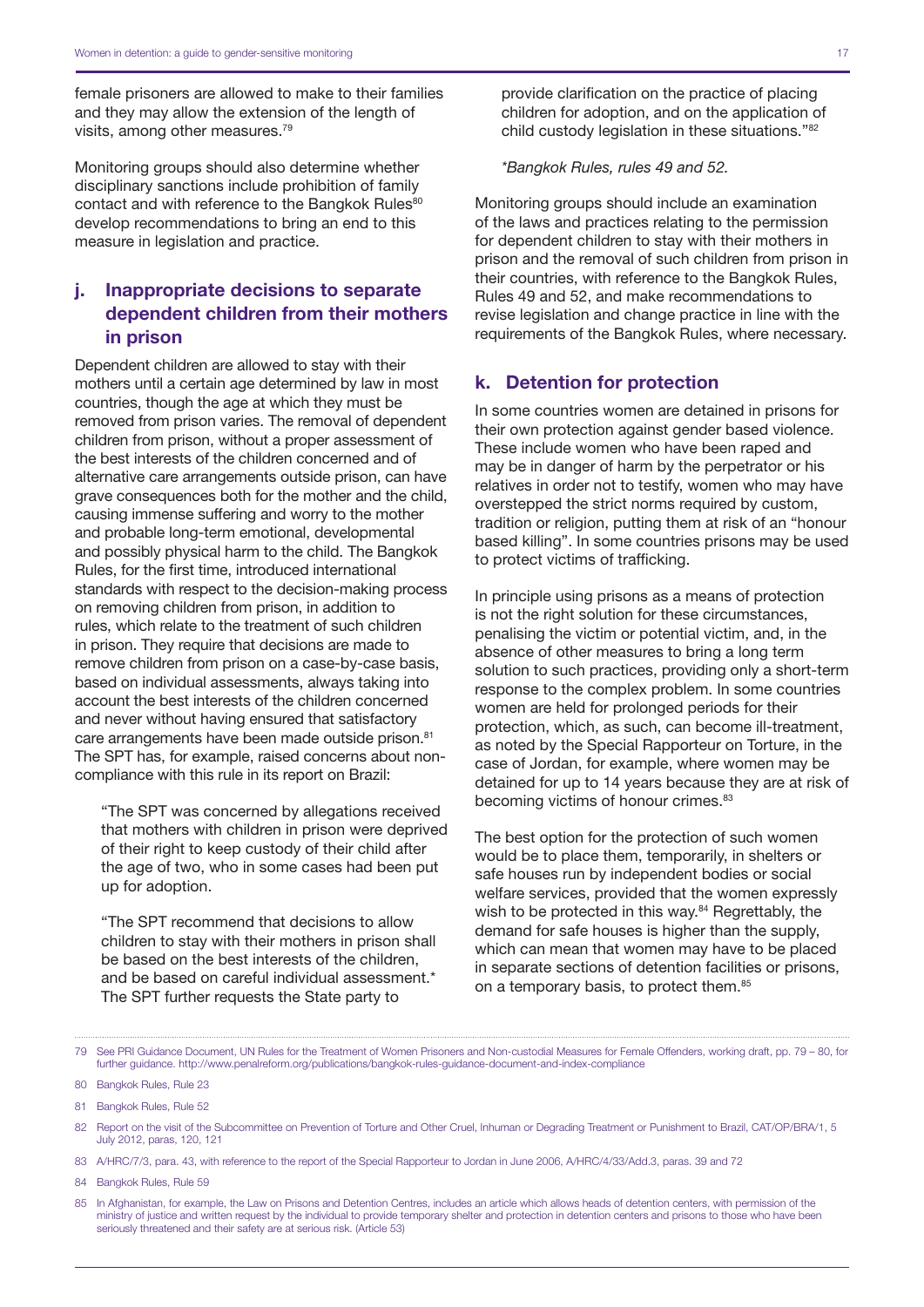Recognising the reality of the need for such protection in some countries and the additional risks it may entail for such women, the Bangkok Rules provide that *"*…… Temporary measures involving custody to protect a woman shall only be applied when necessary and expressly requested by the woman concerned and shall in all cases be supervised by judicial or other competent authorities. Such protective measures shall not be continued against the will of the woman concerned."86 In the longer term, States have the responsibility to develop comprehensive, legal, political and administrative measures to protect women from violence and prevent the re-victimisation of women, in order for such extreme measures not to be necessary.<sup>87</sup>

In countries where such practices exist, monitoring bodies can be instrumental in identifying such women, especially those who have been detained for prolonged periods, examining their circumstances, and assisting with measures to enable their protection in other ways, by facilitating links between NGOs and women's groups who run shelters, by developing recommendations to change specific laws which allow perpetrators to avoid justice, while their victims seek protection.

## 4. Certain categories of women who are at heightened risk

#### a. Girls

Girls comprise one of the most vulnerable groups in detention, due to their age, gender and small numbers. Most prison systems around the world lack specific policies and programmes to accommodate for their unique needs, including their needs for protection. Where mixed gender staffing is used, serious abuse by male staff in juvenile girl prisons has been reported, demonstrating the extent of girl prisoners' vulnerability.<sup>88</sup> Girls may also be abused by older women and female staff. The Bangkok Rules, Rule 36 puts explicit responsibility on prison authorities to "put in place measures to meet the protection needs of juvenile female prisoners."

Monitoring groups should assess whether special measures are in place to protect girls from illtreatment and torture, which include: ensuring that the accommodation of girls is strictly separated from boys and from adult male and female prisoners; that they are supervised by women staff who are carefully selected and who have received special training; that they are properly supervised, to prevent abuse by other prisoners or members of staff and have access to a confidential and independent complaints' mechanism.89

### b. Victims of Human Trafficking and sex workers

In many countries victims of human trafficking are imprisoned, on charges of prostitution, illegal entry, illegal residence or work, despite international conventions which require States to protect and not to re-victimise victims of human trafficking.<sup>90</sup> Such women are particularly vulnerable in detention due to their background in sex work and prejudicial perceptions about their perceived promiscuity. Similar concerns apply to sex workers, for the same reasons. The vulnerability of victims of human trafficking is exacerbated by their foreign nationality and in many cases their lack of knowledge of the language of the country in which they are imprisoned. Their lack of social networks and inability to communicate further isolates them, makes it difficult for them to understand the internal rules and codes, whether formal or informal, of their place of detention and increases their vulnerability to coercion and abuse, including specifically sexual abuse.

The United Nations High Commissioner for Human Rights Principles and Guidelines on Human Rights and Human Trafficking provides for the noncriminalisation of trafficked persons.<sup>91</sup> UNHCR has underlined that "[t]he prevention of trafficking or re-trafficking cannot be used as a blanket ground for detention, unless it can be justified in the individual case ….. Alternatives to detention, including safe houses and other care arrangements, are sometimes necessary for such victims or potential victims, including in particular children."92

- 87 Declaration on the Elimination of Violence against Women, Article 4 (f)
- 88 See for example, "Custody and Control, Conditions of Confinement in New York's Juvenile Prisons for Girls," Human Rights Watch, American Civil Liberties Union, September 2006
- 89 See PRI Guidance Document, Bangkok Rules, Working Draft, p. 105, for further guidance.
- 90 UN General Assembly, Protocol to Prevent, Suppress and Punish Trafficking in Persons, Especially Women and Children, Supplementing the United Nations Convention against Transnational Organized Crime, 15 November 2000, available at: http://www.unhcr.org/refworld/docid/4720706c0.html [accessed 20 October 2012],, Articles  $6 - 8$  and  $9$  (b)
- 91 United Nations High Commissioner For Human Rights Recommended Principles and Guidelines on Human Rights and Human Trafficking, E/2002/68/Add.1 (2002), Principle 7
- 92 UNHCR, Guidelines on the Applicable Criteria and Standards relating to the Detention of Asylum-Seekers and Alternatives to Detention (2012), Guideline 9.4, p. 38.<http://www.unhcr.org/505b10ee9.html>

<sup>86</sup> Bangkok Rules, Rule 59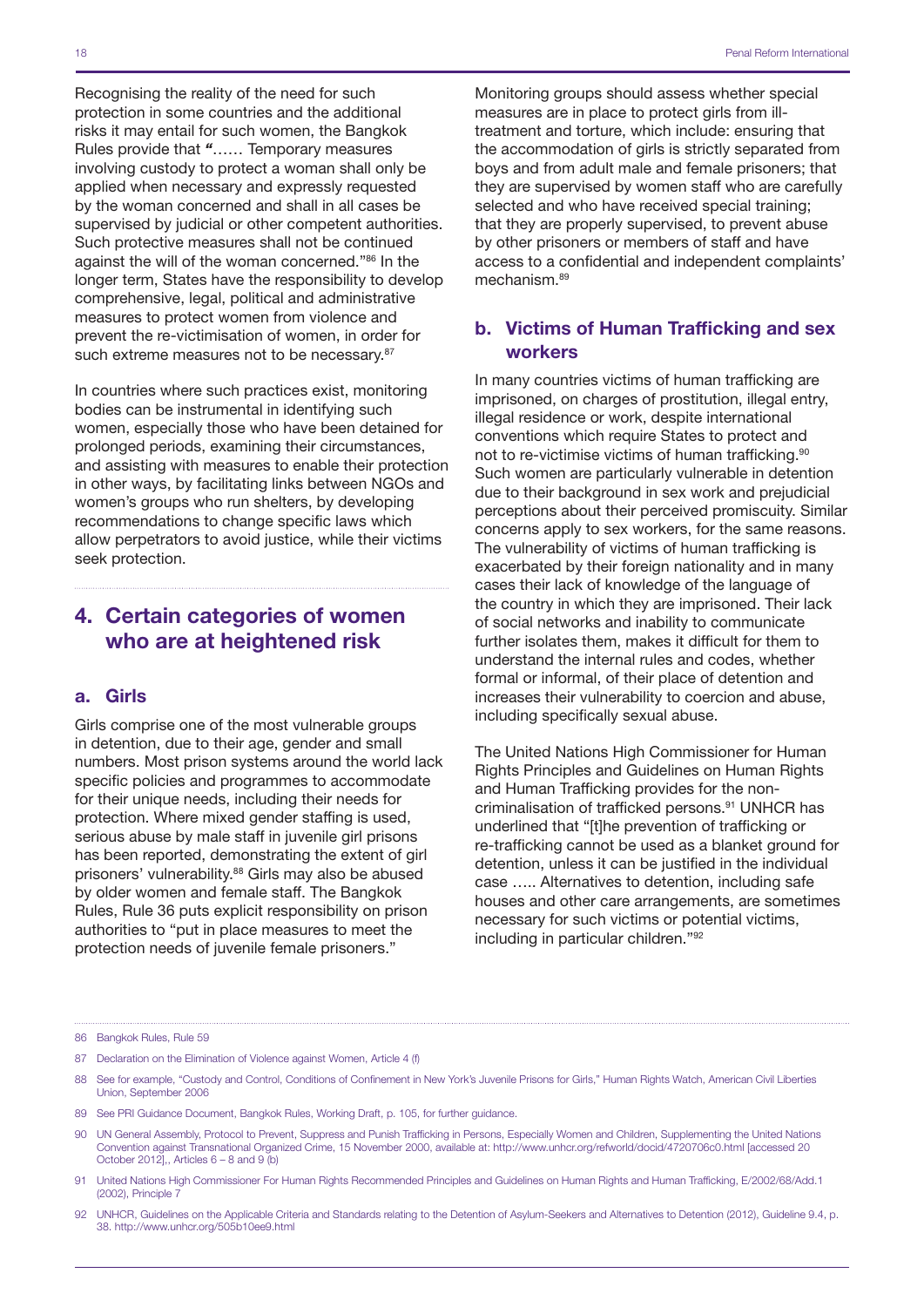If and when victims of human trafficking and sex workers are detained, for whatever reason, the detaining authorities need to take measures to protect them against ill-treatment and torture, including gender based violence. They should also ensure that those who do not speak the language most commonly spoken in the prison are provided with interpretation services on admission and when required during their detention, and ensure that they receive all information relating to the place of detention, rules and regulations, their rights and obligations and access to independent complaints' procedures in a language that they understand.

Monitoring bodies can play a key role in identifying such women at risk and taking action to ensure that their safety is protected, while at the same time recommending that their governments ratify the "Protocol to Prevent, Suppress and Punish Trafficking in Persons, Especially Women and Children, supplementing the United Nations Convention against Transnational Organized Crime", and to put into practice its provisions, as required by the Bangkok Rules.<sup>93</sup>

### c. Women with mental healthcare needs

Women who are admitted to prison are more likely than men to suffer from mental disabilities, often as a result of domestic violence, physical and sexual abuse.94 Imprisonment generates new mental health problems or exacerbates existing ones, especially where women's gender specific needs are not met and links with their families are disrupted. In addition, it is not uncommon for women with mental disabilities to be housed in a higher security level than necessary, since their needs may be regarded

Monitoring groups should check whether the provisions of the Bangkok Rules on mental health in women's prisons are being applied to ensure that the risks faced by women with mental healthcare needs are reduced and their mental wellbeing is protected. These include a thorough individual assessment of mental healthcare needs on admission to prison<sup>95</sup> and the provision of individualised, gender-sensitive mental health treatment for those in need.96 Women who are diagnosed with mental healthcare needs should be housed in the least restrictive environment possible and should never be placed in solitary confinement.97 During sentencing alternatives to detention should be preferred, wherever possible, for women with mental healthcare needs, enabling them to be treated in the community, rather than subjecting them to the harmful impact of imprisonment on mental health.<sup>98</sup>

similar risks.

### d. Other groups that are at heightened risk

Other women, who are particularly vulnerable to ill-treatment and torture, include women with disabilities, foreign national women, ethnic and racial minorities, indigenous peoples and lesbians.99

93 The Bangkok Rules, Rule 66

- 94 UNODC, Handbook for Prison Managers and Policymakers on Women and Imprisonment, p. 10
- 95 Bangkok Rules, Rule 6
- 96 Bangkok Rules, Rule 12
- 97 Istanbul Protocol, op. cit. p.24
- 98 Principles for the protection of persons with mental illness and the improvement of mental health care make clear that persons with mental disabilities should have the right to be treated and cared for, as far as possible, in the community in which they live. (Principles for the protection of persons with mental illness and the improvement of mental health care, Principle 7.1)
- 99 For detailed guidance on the treatment of these groups in prison and alternatives to detention, see UNODC Handbook on Prisoners with Special Needs and UNODC Handbook for Prison Managers and Policymakers on Women and Imprisonment. [\(http://www.unodc.org/documents/justice-and-prison-reform/](http://www.unodc.org/documents/justice-and-prison-reform/Prisoners-with-special-needs.pdf) [Prisoners-with-special-needs.pdf;](http://www.unodc.org/documents/justice-and-prison-reform/Prisoners-with-special-needs.pdf) <http://www.unodc.org/documents/justice-and-prison-reform/women-and-imprisonment.pdf>)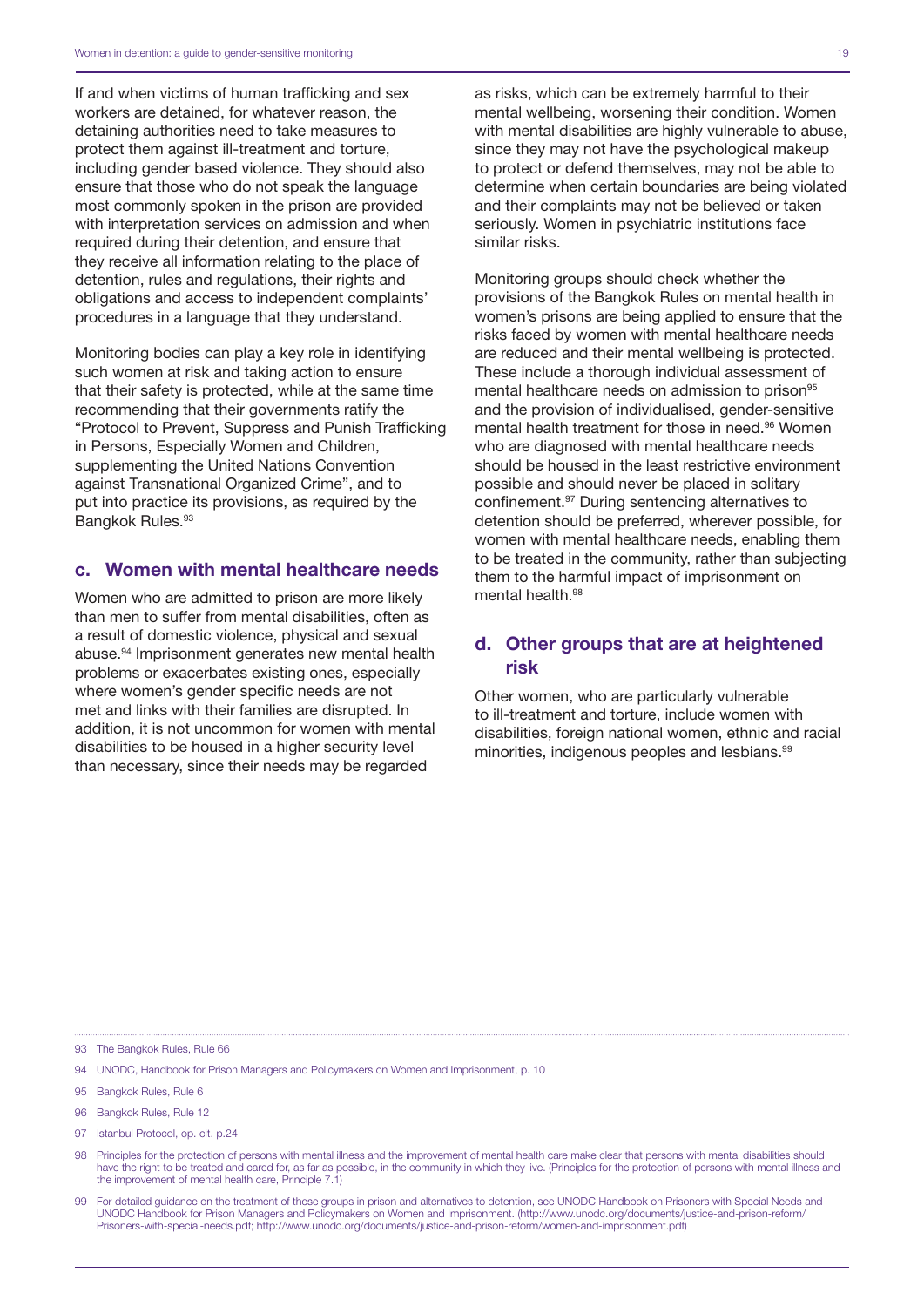## V What qualities do monitoring bodies need to engage in this issue?

Having the right composition, expertise and experience among members of monitoring groups is important to ensure that risks women face are identified in a gender-sensitive manner and solutions explored/ actions taken to reduce and eliminate such risks in an informed way.

The first important rule is that monitoring bodies should be composed in a gender-inclusive manner, meaning that their members should include women.<sup>100</sup> In addition, monitoring groups should include female doctors and psychologists. There should be at least some members who have experience of dealing with post-traumatic stress disorder and other trauma experienced by women who have experienced violence, including especially sexual violence. It is highly desirable that all members are trained to deal with sexual violence and other sensitive genderspecific issues. They need to be able to ask the right questions using gender-sensitive language.

All members should be fully aware of the provisions of key international instruments which aim to protect women from violence and discrimination and to ensure that women's gender specific needs are met in places of detention.

Monitoring groups should also include female members of those ethnic and racial minorities, indigenous peoples or foreign nationals which comprise a significant proportion of the women prison population in their countries. These groups of women face particular challenges and multiple vulnerabilities, which can be better understood and dealt with by members of their own groups. They should also include at least some members who have knowledge of child psychology, in order to ensure that interviews with girls are conducted in a child and gender sensitive manner and the responses and recommendations are professional.

#### Recommended further reading:

This list includes only some key documents referred to in this paper and is by not exhaustive.

PRI Guidance Document, UN Rules for the Treatment of Women Prisoners and Non-custodial Measures for Female Offenders (Bangkok Rules) and PRI Index of Compliance, UN Rules for the Treatment of Women Prisoners and Non-custodial Measures for Female Offenders (Bangkok Rules), Working Drafts (at the time of writing)

[\(http://www.penalreform.org/publications/bangkok-rules](http://www.penalreform.org/publications/bangkok-rules-guidance-document-and-index-compliance)[guidance-document-and-index-compliance](http://www.penalreform.org/publications/bangkok-rules-guidance-document-and-index-compliance))

UNODC Handbook for Prison Managers and Policymakers on Women and Imprisonment, Atabay, T., New York, 2008

[http://www.unodc.org/documents/justice-and-prison](http://www.unodc.org/documents/justice-and-prison-reform/women-and-imprisonment.pdf)[reform/women-and-imprisonment.pdf\)](http://www.unodc.org/documents/justice-and-prison-reform/women-and-imprisonment.pdf)

Report of the Special Rapporteur on torture and other cruel, inhuman and degrading treatment of punishment, Manfred Nowak, 15 January 2008, A/HRC/73

International Centre for Prison Studies, "Penal Reform and Gender" in *Gender and Security Sector Reform* 

*Toolkit, Update on the Bangkok Rules,* Eds. Megan Bastick and Kristin Valasek, Geneva: DCAF, OSCE/ ODIHR, UN-INSTRAW, 2008, Update 2012.

AdvocAid, *United Nations Rules for the Treatment of Female Offenders,* 2011. [http://www.advocaidsl.com/](http://www.advocaidsl.com/wp-content/uploads/2011/03/AdvocAid-Bangkok-Rules-training-booklet-Nov-11.pdf) [wp-content/uploads/2011/03/AdvocAid-Bangkok-Rules](http://www.advocaidsl.com/wp-content/uploads/2011/03/AdvocAid-Bangkok-Rules-training-booklet-Nov-11.pdf)[training-booklet-Nov-11.pdf](http://www.advocaidsl.com/wp-content/uploads/2011/03/AdvocAid-Bangkok-Rules-training-booklet-Nov-11.pdf)

Penal Reform International, Submission to the UN Working Group on Discrimination against Women in Law and Practice, January 2012

United Nations Office on Drugs and Crime and World Health Organization, *Women's Health in Prison: Action Guidance and Checklists to Review Current Policies and Practices*, 2011, Brenda van den Bergh and Alex Gatherer, WHO Regional Office for Europe; Tomris Atabay and Fabienne Hariga, United Nations Office on Drugs and Crime [http://www.euro.who.int/\\_\\_data/assets/pdf\\_](http://www.euro.who.int/__data/assets/pdf_file/0015/151053/e95760.pdf) [file/0015/151053/e95760.pdf](http://www.euro.who.int/__data/assets/pdf_file/0015/151053/e95760.pdf)

A number of relevant publications by the Quaker United Nations Office Geneva (QUNO) can be accessed at:

[http://www.quno.org/humanrights/women-in-prison/](http://www.quno.org/humanrights/women-in-prison/womenPrisonLinks.htm) [womenPrisonLinks.htm](http://www.quno.org/humanrights/women-in-prison/womenPrisonLinks.htm)